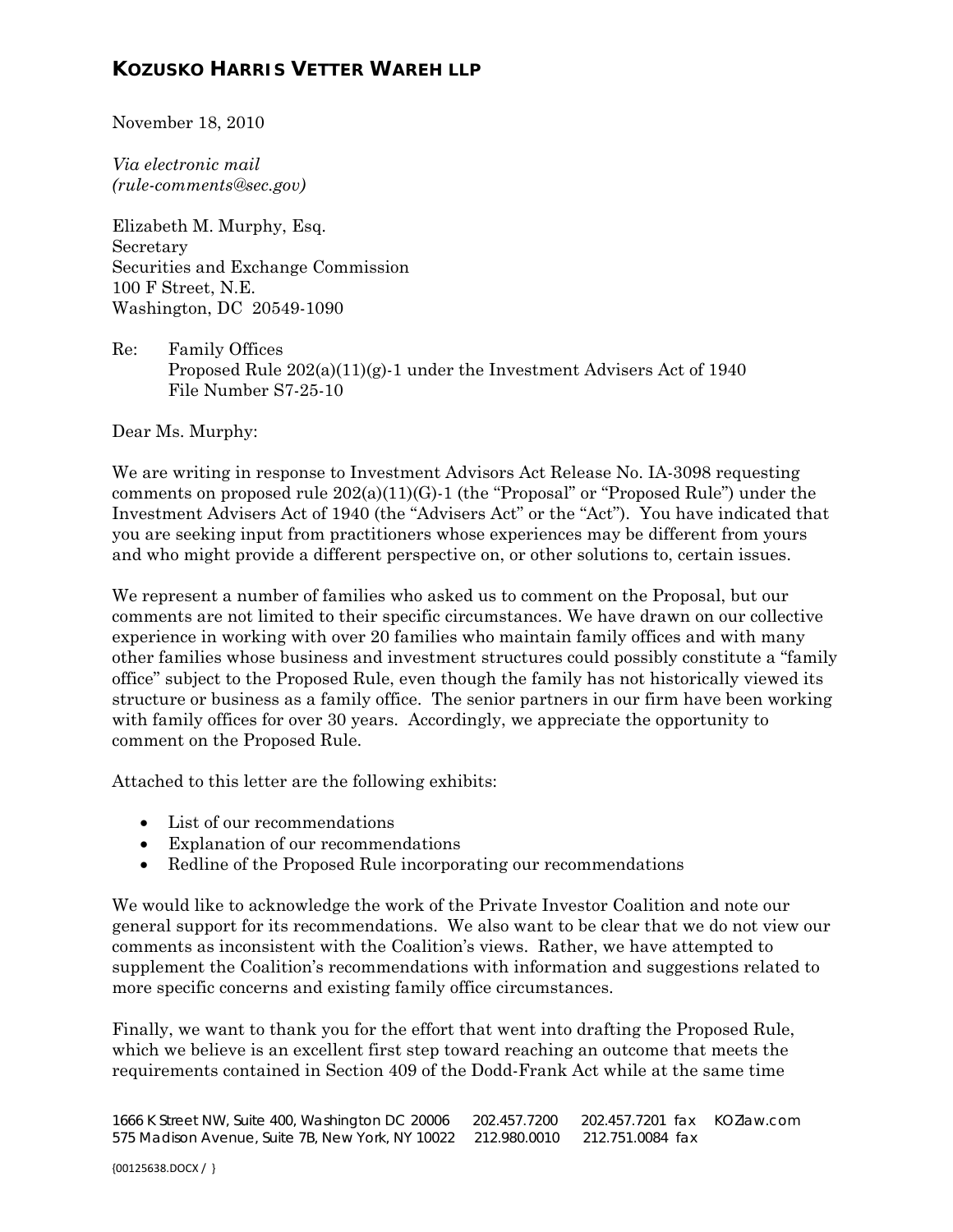# **KOZUSKO HARRIS VETTER WAREH LLP**

 recognizing the unique circumstances that exist in family offices. We would appreciate the opportunity to work with the Commission and its staff in crafting a final rule that best satisfies the goals of all interested parties and would be happy to respond to any questions you may have with regard to our comments and recommendations. Again, thank you.

Sincerely,

Donald D. Kozusko Rashad Wareh Miles Padgett George N. Harris, Jr.

 1666 K Street NW, Suite 400, Washington DC 20006 202.457.7200 202.457.7201 fax KOZlaw.com 575 Madison Avenue, Suite 7B, New York, NY 10022 212.980.0010 212.751.0084 fax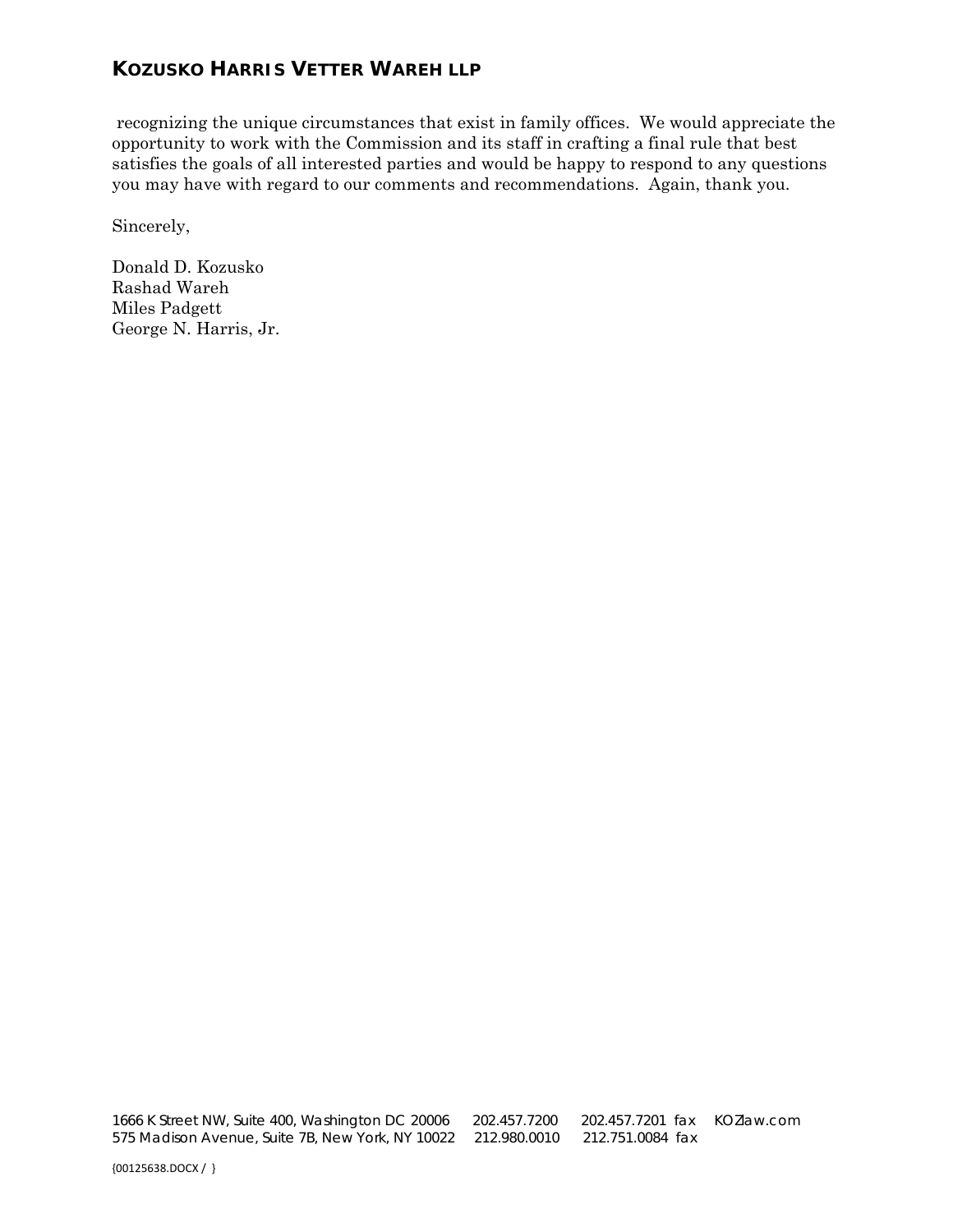#### Exhibit 1

#### **List of Recommendations (Submitted by Kozusko Harris Vetter Wareh LLP)**

- **1. In defining the limits of what constitutes a "family member" for purposes of determining whether a family office is a single family office ("SFO"), and in applying the grandfathering exception, the test should turn on the family relationships among current clients of the office and include all clients who are descended from a common ancestor, instead of asking who were the "founders" of the office.**
- **A. The "founders" concept unnecessarily raises a number of issues and unduly restricts the scope of who is in the "family."**
- **B. "Family" is better defined as those persons who can prove a link to a common ancestor, and limiting the "family" to a maximum number of generations is unnecessary.**
- **C. If the term "family" is to be limited to a maximum number of generations, the number should be at least ten generations and minors should not be counted as a generation apart from their parents.**
- **2. Resource sharing and the use of overlapping directors and other personnel with another SFO should not cause an SFO to be at risk of losing its exempt status because of a claim that each office is also serving the clients of the other, and thus has clients who are not "family clients."**
- **3. In order to classify entities that do not have owners in a manner that conforms to the policy of the family office exemption, the Proposal should adopt the concept of a "family-funded entity."**
- **A. A "family-funded entity" would be treated as owned by the family in determining whether the family office is "owned" by the family.**
- **B. A "family-funded entity" would qualify as a "family client" because it was funded and is controlled by the family, making it unnecessary to determine whether the entity is "charitable," a test that would be too restrictive, too vague and not germane.**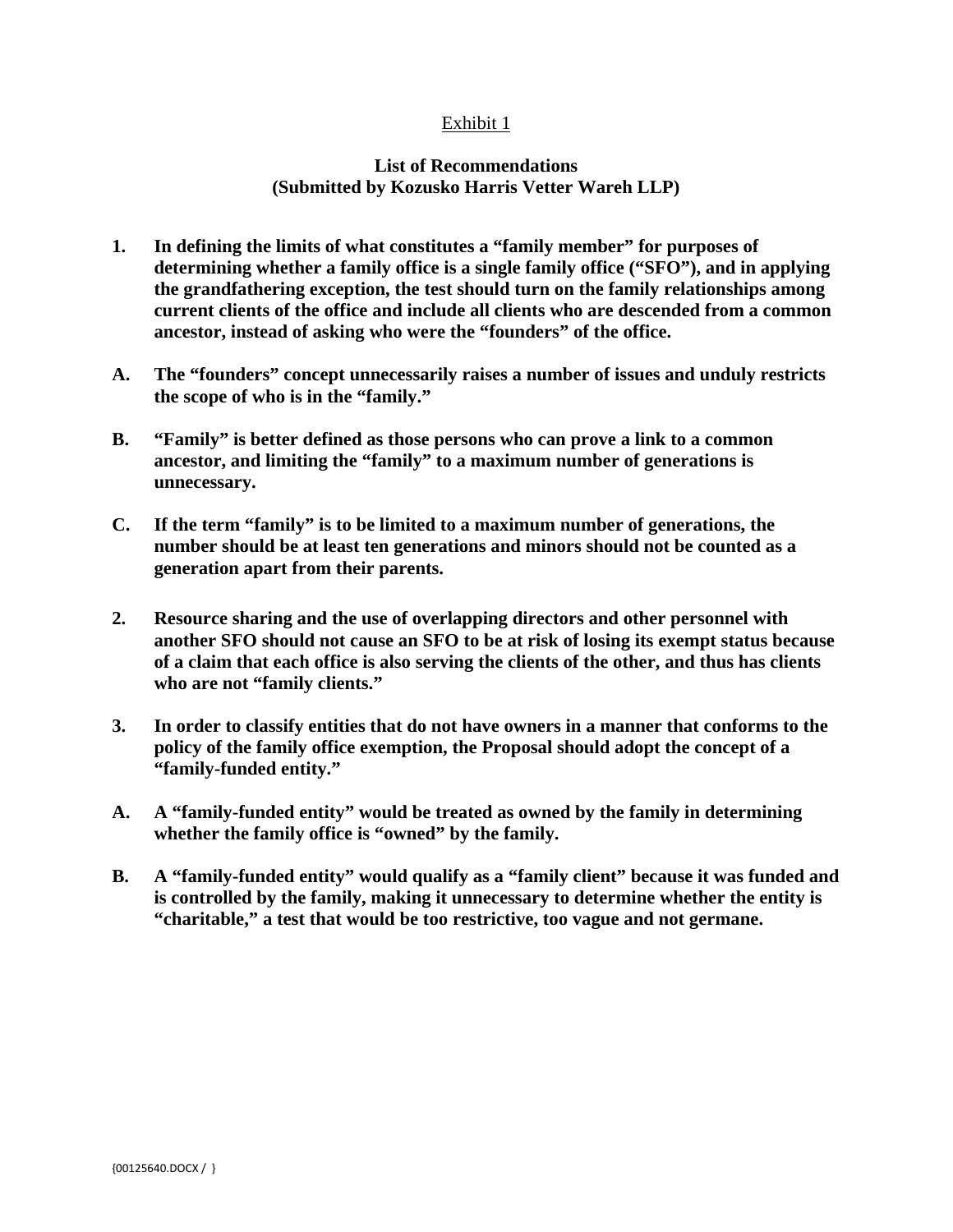- **4. A family office should not fail to qualify due to an immaterial amount of non-family ownership and if the minimum ownership threshold is met then a separate test of**  family "control" is not necessary. Likewise, the family office should not fail to qualify **because it provides investment advisory services to non-family for no charge.**
- **A. A family office should not fail to qualify by reason of non-family ownership if that ownership is sufficiently small to ensure that the family maintains control. If the family (including family-funded entities) owns at least 80% of the family office, then a separate "control" test is unnecessary. A trust for the primary current benefit of family members should be considered a permissible owner of a family office.**
- **B. A family office should not fail to qualify by reason of providing advice to non-family clients if the family office does not receive any compensation for that advice.**
- **5. The "exclusive" restriction in determining the family character of an entity, and the grace period for involuntary transfers, should be changed so that the Proposed Rule does not disrupt commonly used forms of trusts and estate plans.**
- **A. For family-funded entities, the "family" connection should be based on the predominant source of funding over the prior 10 years rather than trying to determine whether the entity has been exclusively funded by a single family since its inception.**
- **B. For trusts and estates for private individuals, the Proposed Rule should be amended for application to entities with mixed ownership (i) to adopt the concept of "primary current benefit" in qualifying an entity as a "family client" and (ii) to allow an SFO to establish a segregated account holding only a portion of an entity's property and qualifying the segregated account as a "family client" when the entire entity itself could not otherwise qualify.**
- **C. For purposes of determining whether a charitable split-interest trust is a "family client," a charitable lead trust should be considered a family-funded entity (provided the family controls the selection of the charitable recipient) and a charitable remainder trust should be considered a trust for the benefit of family.**
- **D. The four-month grace period for involuntary transfers should be changed to 24 months, subject to further extension in certain limited cases.**
- **6. A former family member who is still treated as a member of the family by the family office should continue to be considered a "family member" rather than "former family."**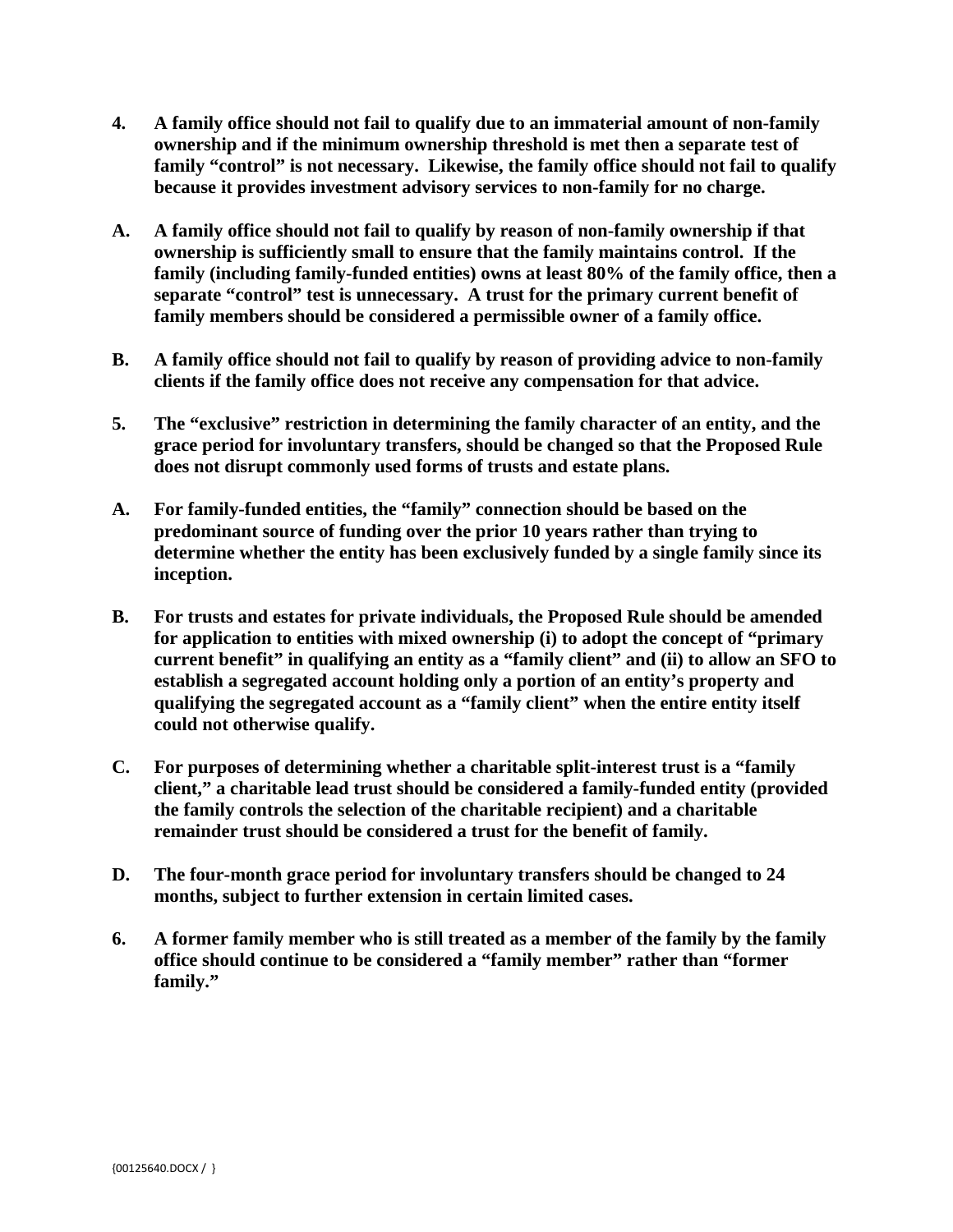#### Exhibit 2

## **Explanation of Recommendations (Submitted by Kozusko Harris Vetter Wareh LLP)**

#### **INTRODUCTION**

Thank you for the opportunity to comment on Investment Advisors Act Release No. IA-3098 requesting comments on proposed rule 202(a)(11)(G)-1 (the "Proposal" or "Proposed Rule") under the Investment Advisers Act of 1940 (the "Advisers Act" or the "Act"). We acknowledge the difficulty of creating a comprehensive rule of general applicability that responds to the various circumstances of numerous family investment structures and addresses the myriad issues created by Sec. 409 of the Dodd-Frank Act and we appreciate that your initial approach is clearly designed to treat the vast majority of traditional family office activities as consistent with the exemption. Before reaching our comments, we want to acknowledge the work of the Private Investor Coalition, note our general support for its recommendations, and make it clear that we do not view our comments as inconsistent with the Coalition's views. Rather, we have attempted to supplement the Coalition's recommendations with information and suggestions related to more specific concerns and existing family office circumstances.

We represent a number of families who asked us to comment on the Proposal, but our comments are not limited to their specific circumstances. We have drawn on our collective experience in working with over 20 families who maintain family offices and with many other families whose business and investment structures could possibly constitute a "family office" subject to the Proposed Rule, though the family has not historically viewed its structure or business as a family office. Our experience is not limited geographically to any one part of the United States and it includes multinational families with domestic US offices and US family members who participate in the activities of non-US structures. The senior partners in our firm have been working with family offices for over 30 years.

You asked for comments based upon empirical data, but as you recognize, empirical data on family offices has been scarce, at least until recently. Our experience includes not only a review of that data as it has become available from time to time, but also the insight and knowledge gained from working closely for decades with our clients and with groups that focus on wealthy families, such as the Family Office Exchange, the Institute for Private Investors, Attorneys for Family Held Enterprises, and the first of the family office groups, International Skye.

It should also be recognized that empirical data is rarely able to capture all of the subtle characteristics of a family office because certain factors resist measurement or seem idiosyncratic. Nonetheless, our experience indicates that there are recurring patterns in family organizations, even if those patterns may not be evident in the published surveys. These patterns should be helpful in fashioning a rule that adheres to the principles underlying the family office exemption and, at the same time, avoids leaving too many family offices outside of the new rule, with no option but to seek recourse to separate requests for relief.

Finally, before providing our comments, we want to applaud the thoughtful effort that went into crafting the Proposed Rule and note, in particular, that our clients and we appreciate your explicit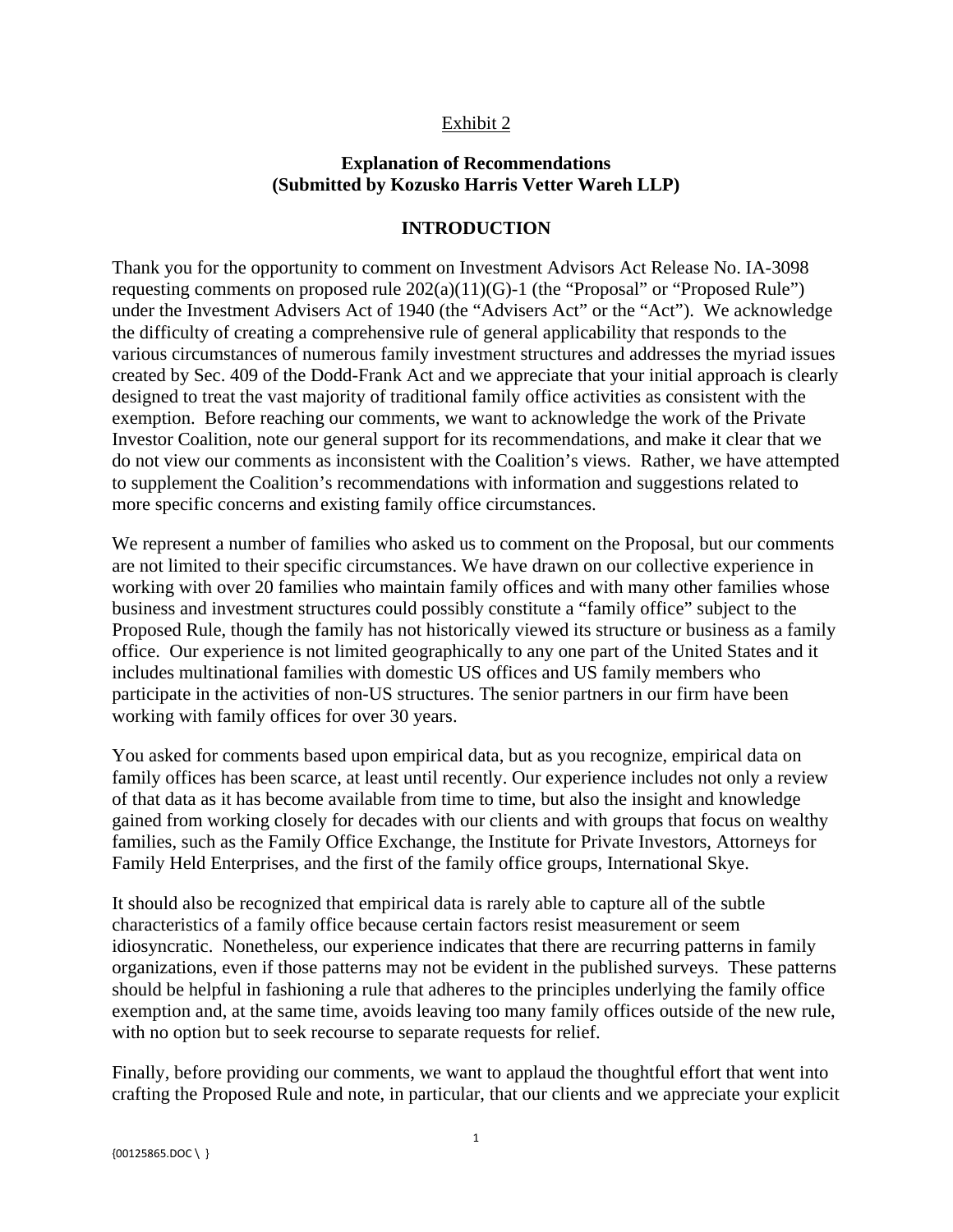recognition of the vital importance of privacy in the context of single family offices; and our support for your inclusion of adopted children and step children in the Proposal's definition of family, which recognizes the desire of the vast majority of our clients to treat all of their "children" equally.

## **GENERAL COMMENTS**

These general comments help to explain and support our more specific recommendations that follow. They are intended to assist the Commission in its efforts to fulfill the Congressional mandate that the new rules take into account the wide range of variations in the organization and management of family offices.

## **A. Composition of family office: the family, assets under management, and for-profit motive.**

#### **1. Multiple generations**

A recently published study suggests that the clients of most family offices are not drawn from more than three generations.<sup>1</sup> This is consistent with our experience with multi-generational families. As the family expands, subgroups tend to establish their own offices in order to obtain a greater measure of direct participation or independence from family ties and tensions. The preponderance of three-generational offices may also be consistent with the adage about the loss of family wealth over time: "Shirtsleeves to shirtsleeves in three generations."

Yet for a variety of reasons, we do not believe that this justifies treating the "family" in the "family office" exemption as limited to only a few generations.

- $\triangleright$  There are, and will continue to be, a number of family offices that fall outside this typical pattern of three or fewer generations. Indeed, we represent several single family offices that serve four or five living generations where the wealth was created at least two generations earlier (for a total of six to seven generations).
- $\triangleright$  Also, the current empirical data is backward-looking and may be a poor indicator of the future. The typical number of generations in a family office is likely to increase for a number of reasons. In many cases the Great Depression destroyed "old" family wealth and the post-WWII boom created new family wealth that will age over time. Multi-generational wealth planning is also growing in concept and practice. In the last two decades the family office has become a more widely used form of organization,<sup>2</sup> the use of perpetual or multi-generational family trusts has grown,<sup>[3](#page-6-0)</sup> and life expectancies have increased significantly.

 1 R. Amit, et al., *Single Family Offices: Private Wealth Management in the Family Context,* Wharton Global Family Alliance (Apr. 1, 2008) ("Wharton Study"), pp. 9-10.

See, e.g., Wharton Study, p. 9 (most offices in the study were started in the last twenty years). Family offices were not a visible management model until about 25 years ago when, in the mid-1980's at the urging of the Rockefeller Family Office, Peter White fostered a dialogue among seven other offices and founded International Skye because there was no organized forum for family offices.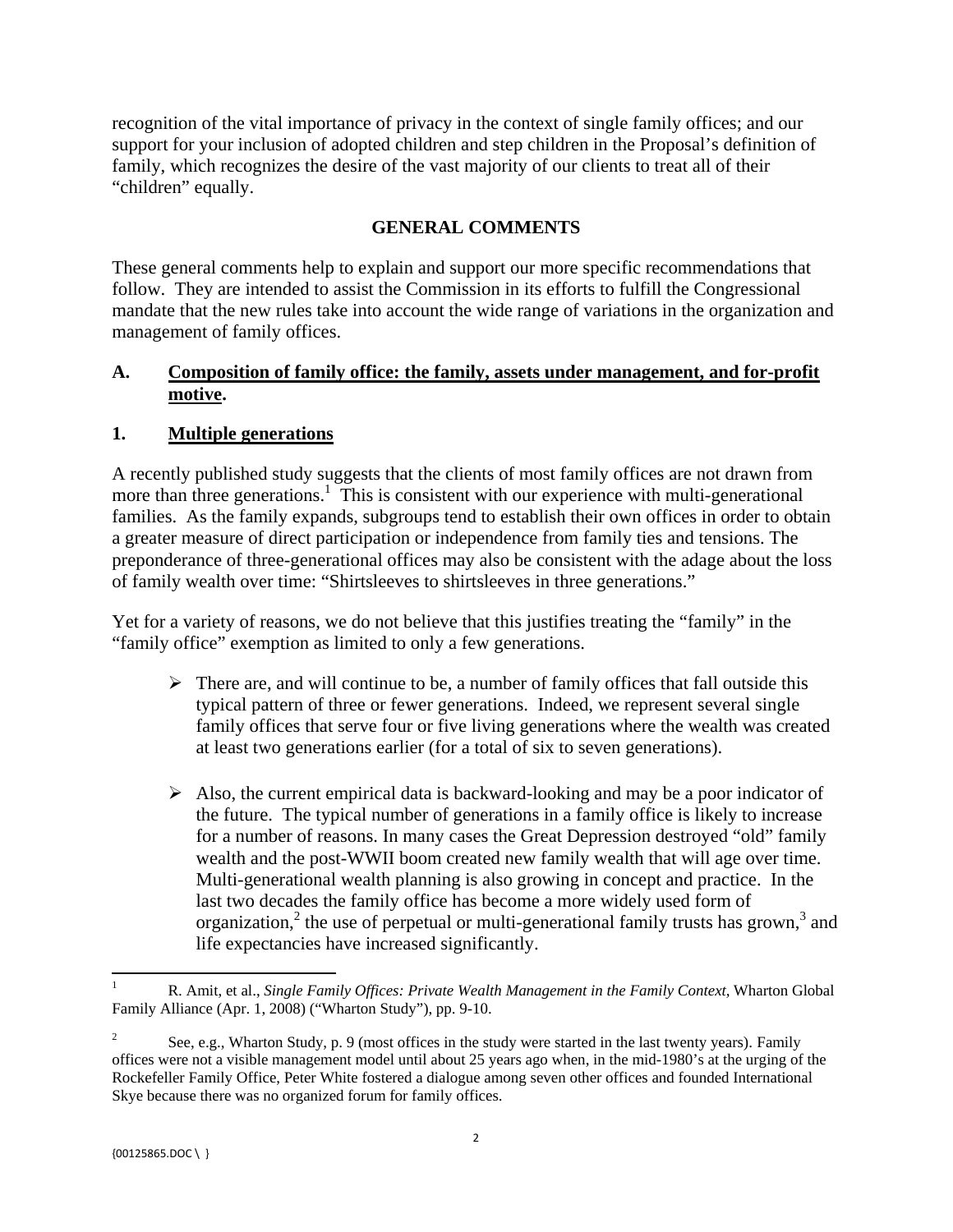- <span id="page-6-0"></span> $\triangleright$  Identifying the generation(s) of the current clients of the office does not address the source of funds. Often, certain of the trusts, charities and non-profits managed by a three-generation office were funded by earlier generations.<sup>4</sup> The scope of the exemption should not inadvertently conflict with this reality.
- $\triangleright$  Families that continue to work together over more than two or three generations obviously have strong family bonds. While such family offices may be in the minority, they still see themselves as serving a single family and they still fit the principle that underlies the family office exemption. The family office is the mechanism for a single family to invest its own money, and the family members do not consider themselves to be customers of an "outside" investment advisor in dealing with their office.

#### **2. Relation to family business**

Studies also indicate, again consistent with our experience, that many families with investment offices also own, and sometimes actively participate in the management of, a family business or similarly active asset base.<sup>5</sup> Accordingly, family business participation needs to be considered. For example, many family businesses involve circumstances where a family member or business executive could be characterized as offering "advice" about "securities." This can relate to the business itself, such as discussions concerning potential sales and redemptions of shares by family members and trusts, to guide family shareholders in meeting their own personal goals. In some cases, the "family office" may even be contained within the structure of the business enterprise. The issue can also arise, however, where the owners of a family business have diversified some of their wealth into marketable securities and yet are still relying on the business' executives (whether family members or not) to provide advice with respect to certain investment decisions, such as asset allocation. If these executives are being compensated, the changes made by Congress in repealing the 14-client rule and other exemptions can affect these business executives just as they affect the executives in a classic "family office," even though these family business executives do not see themselves as serving the same role as third-party investment advisors.

It is important that the Proposal consider this operating business context because the same principle applies as in the distinct "family office" context. Specifically, these families are investing their own money. The new rules should not be hostile to the family business and the

<u> 1989 - Johann Stein, marwolaethau a gweledydd a ganlad y ganlad y ganlad y ganlad y ganlad y ganlad y ganlad</u>

Empirical studies show a clear increase in the use of perpetual family trusts, and the only debate seems to be over whether the increase is motivated by the advent of the generation-skipping tax or by the opportunity to control assets for longer periods against a variety of other threats. M. Schanzenbach and R. Sitkoff, "Perpetuities or Taxes? Explaining the Rise of the Perpetual Trust," 27 Cardozo L. Rev. 2465 (April 2006).

 $\sqrt{4}$  and governance also ranked highly. This is not surprising since in the Wharton Study (pp. 10-12) more than half of the offices ranked transgenerational wealth management as the most important rationale for maintaining a family office, with family unity

 involvement in an operating business. 5 The Wharton Study (p. 6) reported that more than half of the family offices surveyed had some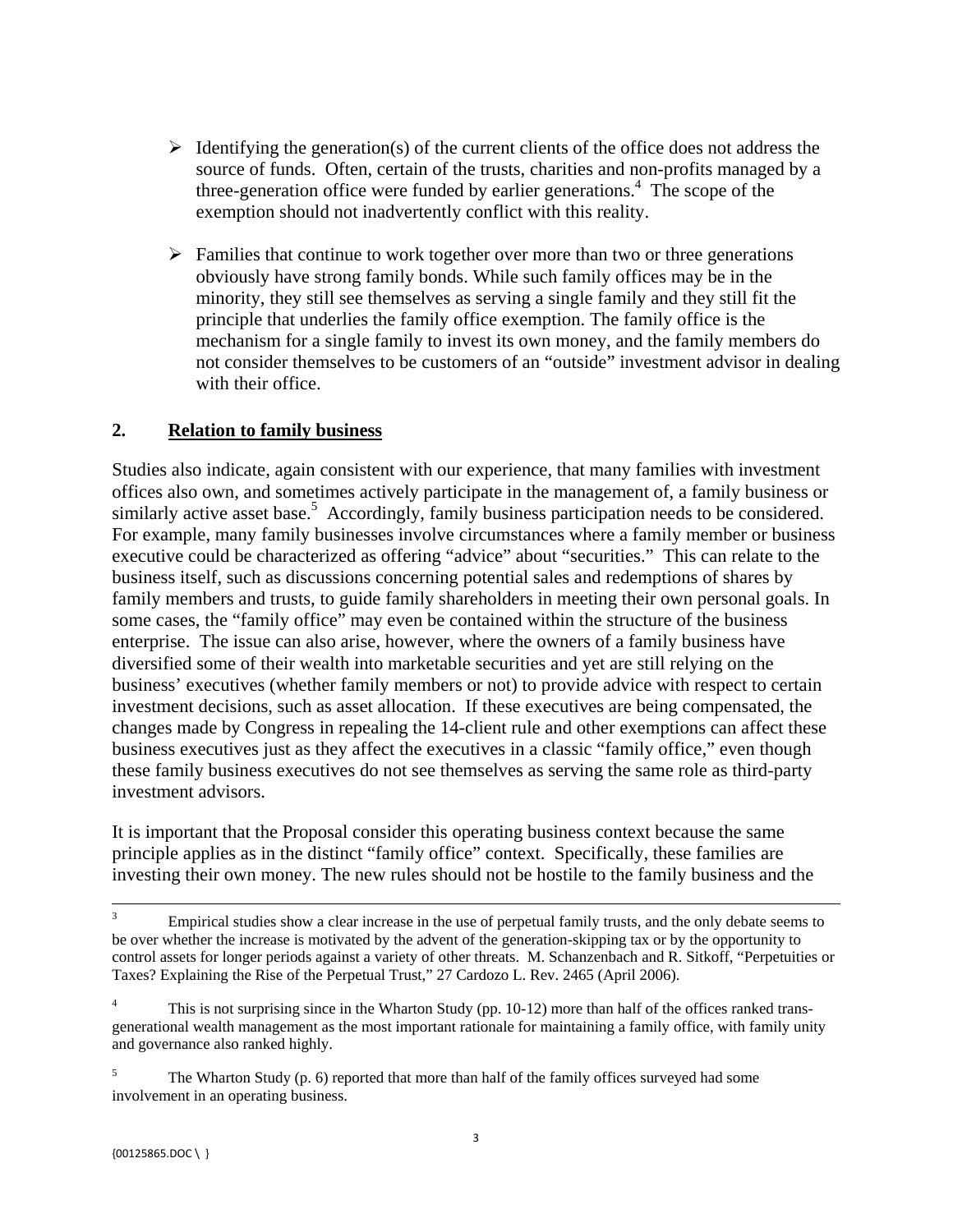customary roles of the business' leaders within a family. It would, for example, be very difficult to apply a rule disqualifying an "office" that generates a "profit" if the putative "office" is an ancillary service of the family's operating business. The Proposal should also allow family members who are compensated by the family's operating business to give helpful advice to family members free of charge if it is outside the scope of their family business employment, without being considered compensated investment advisors due to their family business compensation.

## **3. Relation to profit motive**

 circumstances, expensive audits, and lingering disputes.6 We do not believe that a family office should be required to show, in order to be exempt from registration, that it does not make a profit. Such a test would inevitably be difficult to administer. It would require a review of receipts and cost allocations among the family office and other family organizations and businesses. Such a cost analysis would be meaningless unless the expenses related to investments were isolated from the concierge, personal property administration, tax compliance, education and other non-investment expenses, and thus cost allocations within the office would be necessary as well. Further, a profitability test would necessarily look to more than just past financial results to determine a lack of profit motive. While it seems possible in theory to design and apply a test that is entirely objective and turns merely on financial results, experience with similar issues in the tax law shows that many other factors must properly be considered, leading to a cumbersome balancing of facts and

More importantly, while a for-profit motive for a family office may suggest a comparison to a commercial enterprise rather than an office fitting the model of a family investing its own money, the logical connection is actually not meaningful. For example, a return above operating costs may simply indicate a need to provide one branch of the family with an economic return for having provided the start-up and working capital for the office. Conversely, the lack of a profit provides no guarantee that the office is not run for commercial purposes since high compensation and other arrangements could be used to siphon off receipts (as we have seen with the so-called non-profit debt counseling services in another context).<sup>7</sup> Moreover, a non-profit entity that clearly is selling investment advice to third parties, such as other non-profits, is not exempt from registration simply for choosing not to make a profit on the advice. In our view, the

 The regulations state that all of the facts and circumstances must be taken into account and that no one factor is carried on the activity; (ii) the expertise of the taxpayer or his or her advisors; (iii) the time and effort expended by of income or losses with respect to the activity. Treas. Reg. §1.183-2(b) (1)(6). While these are seemingly objective factors, they have led to innumerable disputes between taxpayers and the IRS. For example, the rules of Code Section 183 permit income tax deductions only to the extent of gross income (thereby denying losses) where the circumstances suggest that an activity is being conducted as a hobby. determinative. The regulations then recite numerous factors, including: (i) the manner in which the taxpayer has the taxpayer in carrying on the activity; (iv) the expectation that assets used in an activity may appreciate in value; (v) the past success of the taxpayer in carrying on other similar or dissimilar activities; and (vi) the taxpayer's history

 control the fees and other policies of the exempt counseling organizations. M. A. Lehmann, "Major Changes for In 2006, the IRS and other agencies found widespread abuses by tax-exempt section  $501(c)(3)$  credit counseling agencies and, as a result, Congress enacted legislation to restrain fees charged for those services, to control the ability to steer clients to affiliated for-profit services, and to limit the opportunity for employees to Exempt Organizations in the Pension Protection Act of 2006," Journal of Taxation (Jan. 2007 WG&L).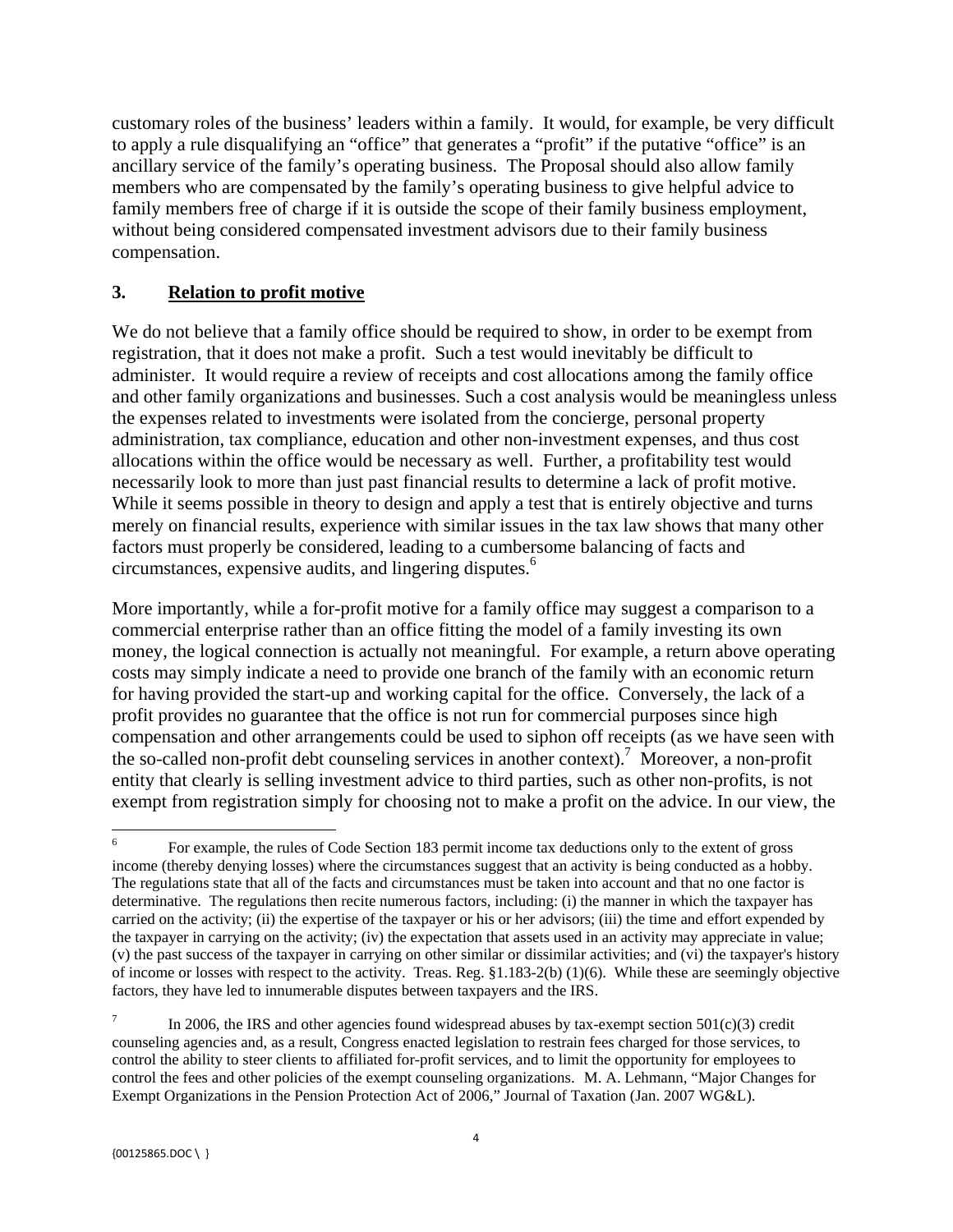key criterion should not be the profit motive but the nature and scope of the clients and their respective family relationships to the office providing the advice.

## **B. Structures currently employed by families for ownership and control of family offices are more complex than the Proposal contemplates.**

New forms of ownership have proliferated over the last 10 years. It is, for example, increasingly difficult to analogize all trusts to the company form of ownership as if the beneficiaries were shareholders. There are now trusts that do not have beneficiaries and that are not so-called charitable trusts. These non-charitable "purpose" trusts are now permitted under the trust laws of more than half the states.<sup>8</sup> These trusts are not established for particular individuals (as in private trusts) nor for the public good (as in traditional charitable trusts), but instead for a specific purpose, such as owning the shares of a family trust company or the family office.

Family ownership and control of the family office may also be very difficult to measure. While we appreciate that the Proposal does not require direct and categorical family control of the family office, if family control of the family office is to be an essential element of the exemption, we believe that more explicit guidance would be helpful as to what is intended by "family control" in various contexts. For example:

- $\triangleright$  For federal tax purposes it may be necessary to restrict the ability of one or more family members to remove and replace family office executives, such as a trust company officer, or members of a distribution committee that makes trust distribution decisions.9 Accordingly, "control" should be measured by a test that does not require family control over all aspects of family office decisions but instead focuses on investment policies and decisions. We understand that under the Advisers Act the current interpretation of "control" contemplates a wide array of circumstances, including when the principal control is over only investment decisions. If "control" in the Proposed Rule is intended to be construed in that manner, we ask that you confirm that control over only investment decisions is sufficient.
- $\triangleright$  Control exercised by a family may be indirect such as by: (i) controlling an entity that itself owns or controls the family office; (ii) exercising control over the selection of a majority of the members of a board of directors by periodic elections; or (iii) populating the board of directors of a non-profit organization originally by naming family members and then by allowing the board members to name their own successors. Likewise, the purpose trust mentioned above may have no family trustee but instead may have a local commercial trustee (in order to locate the trust in a desirable state jurisdiction) with the family exercising control through the ability to remove and replace the trustee. Again, we believe that the definition of "control" in the Proposed Rule will work if it is construed in a manner consistent with our understanding of the current interpretation of "control" under the Advisers Act.

<sup>8</sup> See, e.g., Sec. 409 of the Uniform Trust Code which authorizes non-charitable purpose trusts.

See the proposed Revenue Ruling by the Internal Revenue Service (IRS) on private trust companies in Notice 2008-63 of July 11, 2008.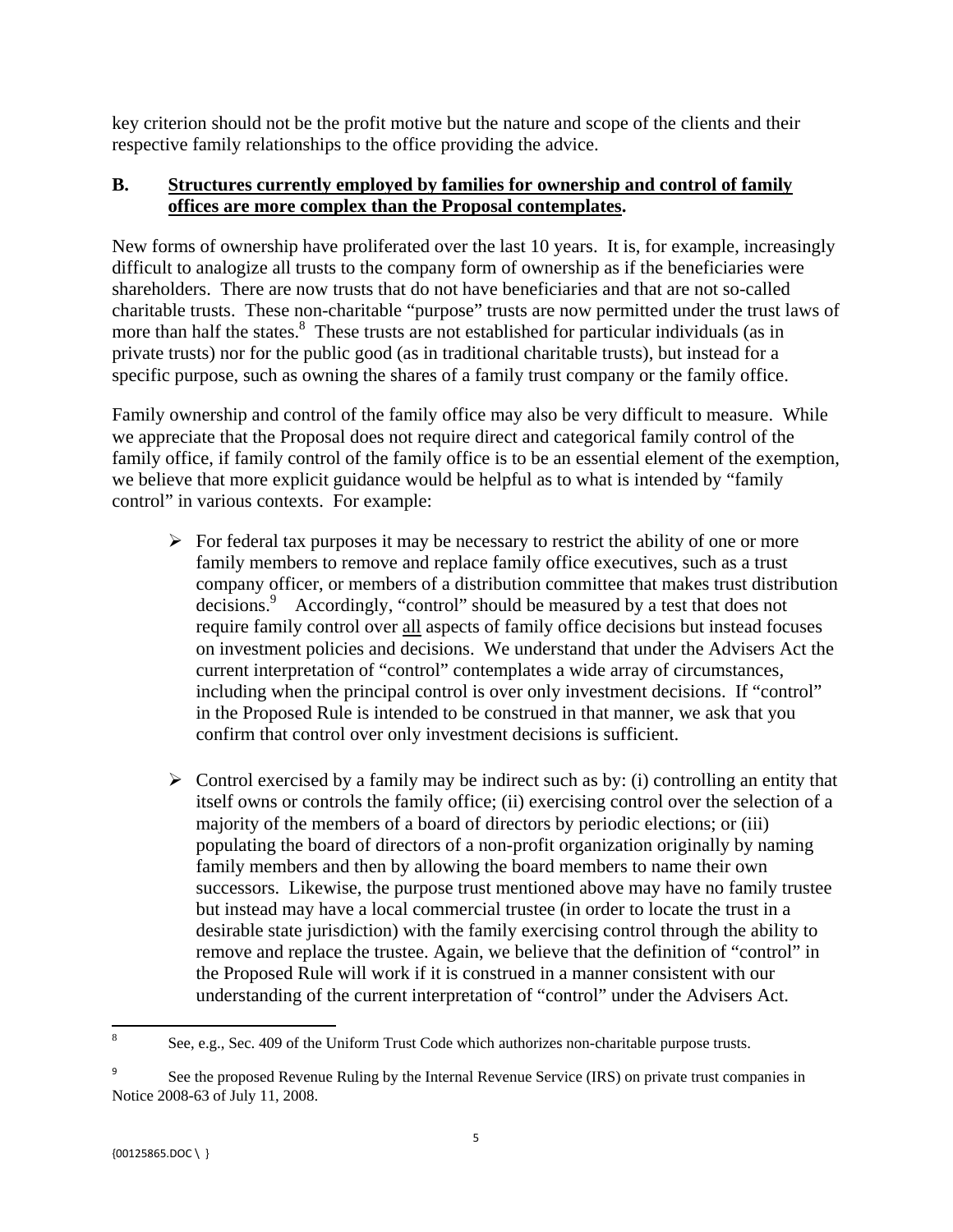$\triangleright$  In some instances, a family office may be owned by trusts. It may be difficult to determine who "owns" a trust, which becomes critical if the exemption continues to require that the family office be "owned" by "family members." The trust may provide for payments to non-family members on the occurrence of a contingency, or there may be non-family beneficiaries of the trust, such as charities, who are beneficiaries but are not the primary beneficiaries. We believe that a trust that is held for the primary current benefit of one or more family members should be considered a "family member" when that status is relevant, including in determining whether a family office is owned by family members.

The Commission should consider these and similar developments in the corporate and trust laws in fashioning rules that turn on whether the family office is "owned" and "controlled" by the family. We discuss immediately below a related point. The Proposal does not take into account the variety of family-funded entities that are not "charitable" but nonetheless should, as we later recommend, be treated as family clients. All of these variations taken together require adjustments in the Proposal that add some complexity, but we believe that this is the inevitable result of the approach taken in the Proposal in which there is an attempt to classify in a specific way each and every natural person, entity or organization that is a client of the office (or that participates in the ownership or control of the office). We note that certain of the Coalition's recommendations take a broader principles-based approach, which certainly has the merit of apparent simplicity.

## **C. Structures employed by families for conducting their public-spirited activities are more varied than the Proposal contemplates; the term "charitable" is not susceptible to one definition and may well be construed too narrowly or inconsistently**.

Non-profit organizations such as non-stock corporations lack private-individual owners (directly and indirectly) but are not necessarily "charities" or "charitable." In certain instances the creator of such an organization may have chosen not to seek a federal tax exemption because the costs outweighed the benefits or because the purposes and operations of the organization did not meet certain tax law restrictions. In other instances, the otherwise benevolent purposes of the organization may not have met the definition of "charitable" as that term is used in trust and property law. Thus, some family-funded entities might not qualify as "charitable" under the Proposal, despite the fact that their purposes are public-spirited. Accordingly, using the term "charitable" could introduce uncertainty, and ultimately could result in the exclusion of organizations created and funded by a family to pursue its public-spirited activities, even when the organization is considered to be a "family" entity just as much as a more traditional charitable private foundation.

More specifically, organizations referred to as "charitable" in common usage are not all treated the same under the Internal Revenue Code ("Code") because the generic term "charitable" refers to a variety of organizations that are actually quite different, including:

 $\triangleright$  Organizations to which contributions are deductible by the donor for all federal tax purposes (income, estate and gift), and that are exempt from income tax on their own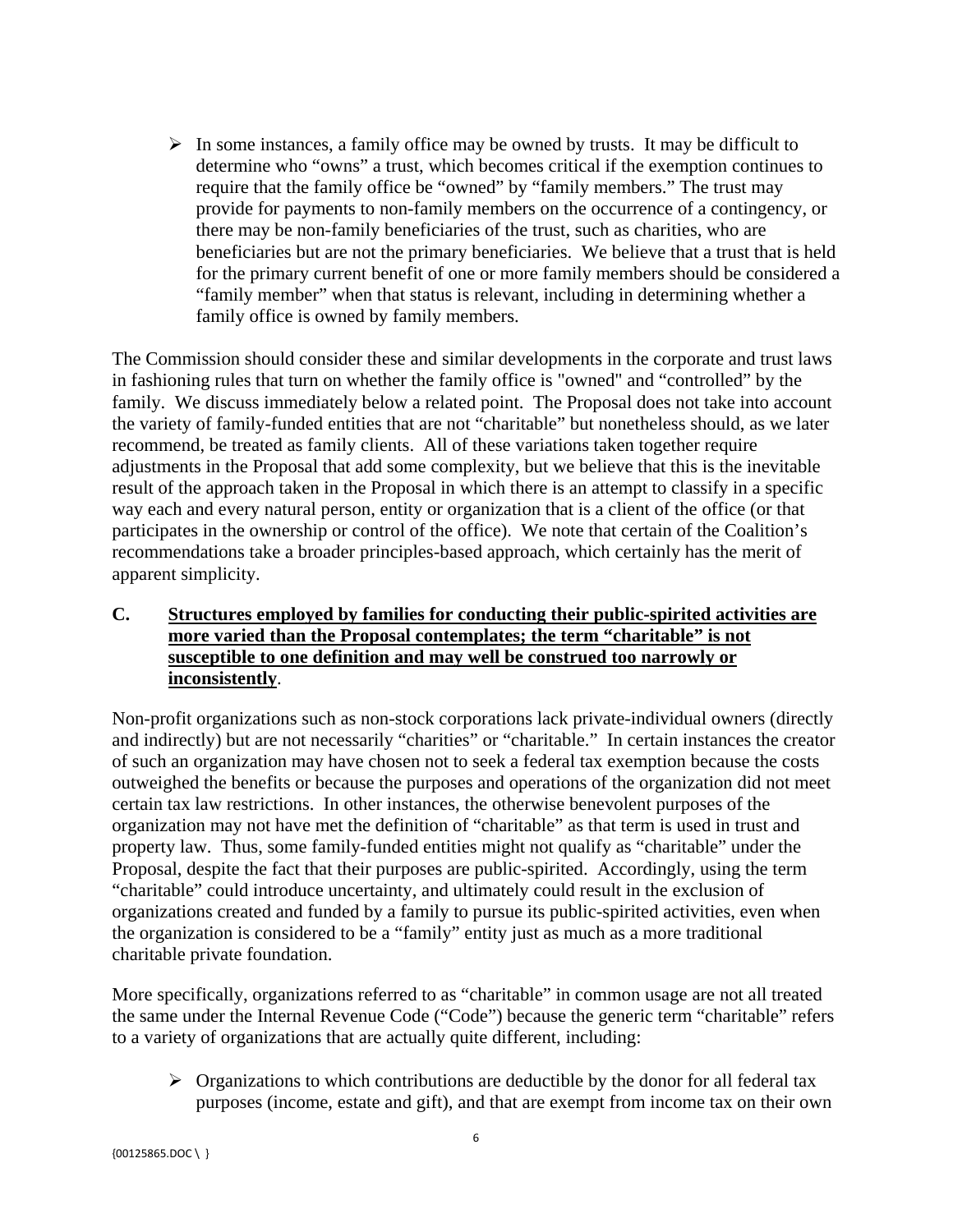exempt function income, because the organizations are organized and operated exclusively for charitable, religious, educational or certain other purposes, as described in Code Section 501(c)(3);

- $\triangleright$  Organizations that are entitled to earn income exempt from income tax but as to which contributions may or may not be deductible by the donor for income tax purposes, as in Code Section  $501(c)(19)$  – a veteran's organization; and,
- $\triangleright$  Organizations exempt from income tax but contributions to which are not usually deductible by the donor for income tax (and definitely not for gift or estate taxes), as in Code Section  $501(c)(4)$  – social welfare organizations.

Not only does the term "charitable" mean different things for different organizations under the tax law, but the tax law terminology does not always match with trust and property law in many cases. For example,

- $\triangleright$  The term "charitable" is often used to describe all trusts with charitable purposes, including so-called split-interest trusts. In a popular split-interest trust an individual retains a current income-like interest in the trust assets, and after a certain period of time (measured either in years or an individual's life), the remaining assets are distributed to one or more tax-exempt entities. This is commonly described in the tax field as a "charitable" trust, even though for the immediate future only private individuals enjoy the economic benefits and even though the more precise classification is "split-interest" trust rather than "charitable" trust.
- charitable under trust and property  $law.<sup>10</sup>$  $\triangleright$  Political action organizations primarily formed to influence legislation or elections are not treated as "charitable" under Code Section  $501(c)(3)$  but may be treated as

There is a similar lack of a clear and uniform definition of charitable even within the confines of trust and property law, and the results often seem subjective. For trust law in general, "charitable" is not defined in a restrictive manner, but instead is defined only by example. According to the Restatement of the Law, Second, Trusts, "charitable" purposes include the relief of poverty; the advancement of education, religion, or health; and support for governmental or municipal purposes; but also include **"**other purposes the accomplishment of which is beneficial to the community."<sup>11</sup> Thus the term "charitable" is not limited to enumerated purposes, but instead "the common element of all charitable purposes is that they are designed to accomplish objects which are beneficial to the community."<sup>12</sup> It is easy to see how varying

<sup>10</sup>  Purposes," 34 Va. L. Rev. 988 (1951). Fund for the Study of Economic Growth v. IRS, 161 F.3d 755 (D.C. Cir. 10 Scott and Ascher on Trusts, Volume 6, Part 10, Section 38.7.8; Note, "Charitable Trusts for Political 1998).

 $11$ Restatement of the Law, Second, Trusts, Section 368.

<sup>12</sup> Id. at Comment a.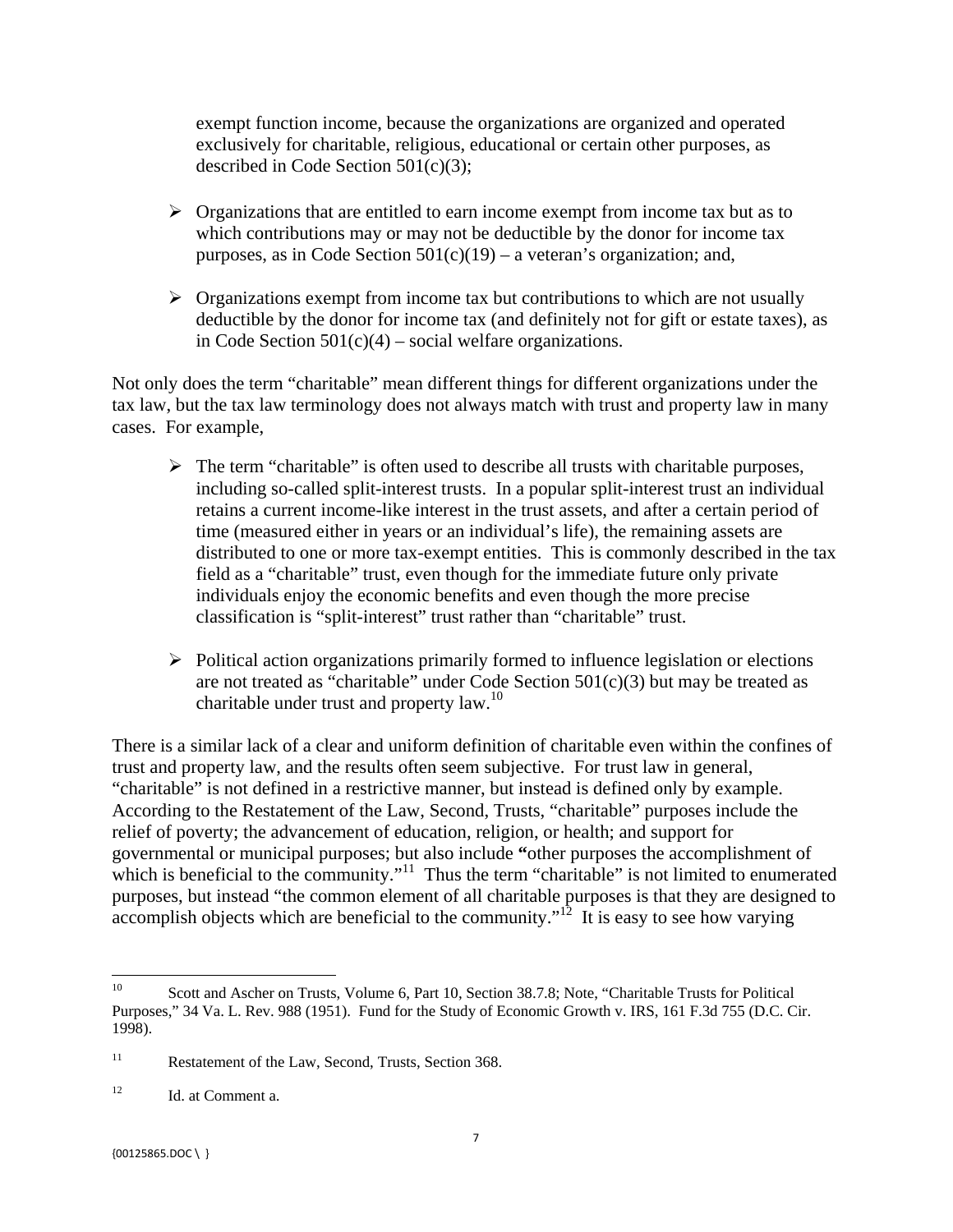interpretations could occur in determining whether an entity is "charitable" in this sense. For example:

- $\triangleright$  Trusts that provide a community benefit such as for public concerts or a community pool are "charitable" under trust law, and yet a trust that pays funds to every member of a community or school regardless of need has been held not to be charitable because, it seems, the benevolence is excessive if money is distributed rather than used to provide public events and facilities of the type towns often support without regard to need.13 Similarly, according to the Restatement of the Law, Second, Trusts Section 375, a not-for-profit trust was held not to be charitable when it provided for the general purposes of a fraternal organization that was not itself a charitable organization, but a trust for the relief of poor members of such an organization or for needy members or their families was considered charitable.
- trust may give priority to relatives and still be treated as charitable.<sup>14</sup>  $\triangleright$  Although a trust for the education of the donor's relatives is not charitable, such a
- $\triangleright$  Trusts to exhibit or preserve a donor's art or writings may or may not be "charitable" depending upon a court's view of the public's appreciation of the works or their purported artistic value.<sup>15</sup> Similarly a trust to promote certain ideas is, it seems, more likely to be "charitable" if the ideas seem plausible or otherwise appealing.<sup>16</sup>

As is evident, the term "charitable" can mean many things in a variety of different contexts. Moreover, as explained in our Recommendations at Sec. 3.B below, the determination of whether an entity is "charitable" is not the most relevant standard to use in this context, which is the identification of what qualifies as a "family client" for purposes of the family office exemption.

 13 Marsh v. Frost Nat'l Bank, 129 S.W.3d 174, 178 (Tex. App. Corpus Christi 2004)(money to be paid to each U.S. adult citizen). See also, Shenandoah Valley National Bank v. Taylor, 192 Va. 135, 63 S.E.2d 786 (1951)(money paid to entire classes in a school).

 $14$ Restatement of the Law, Second, Trusts, Section 370.

<sup>15</sup> See Restatement of the Law, Third, Trusts, Section 28.

<sup>16</sup>  an incorporated spiritualist college); but see Estate of Stephan, 129 Pa.Super. 396, 195 A. 653 (1937) (holding that a See, e.g., Estate of Lockwood, 344 Pa. 293, 25 A.2d 168 (1942) (upholding as charitable an outright gift to trust for the perpetual upkeep of a spiritualist memorial was not deductible as charitable). See also, Estate of Kidd, 106 Az. 554, 479 P.2d 697 (1971) (upholding as charitable a trust funding research to discover scientific proof of a soul that leaves the human body at death).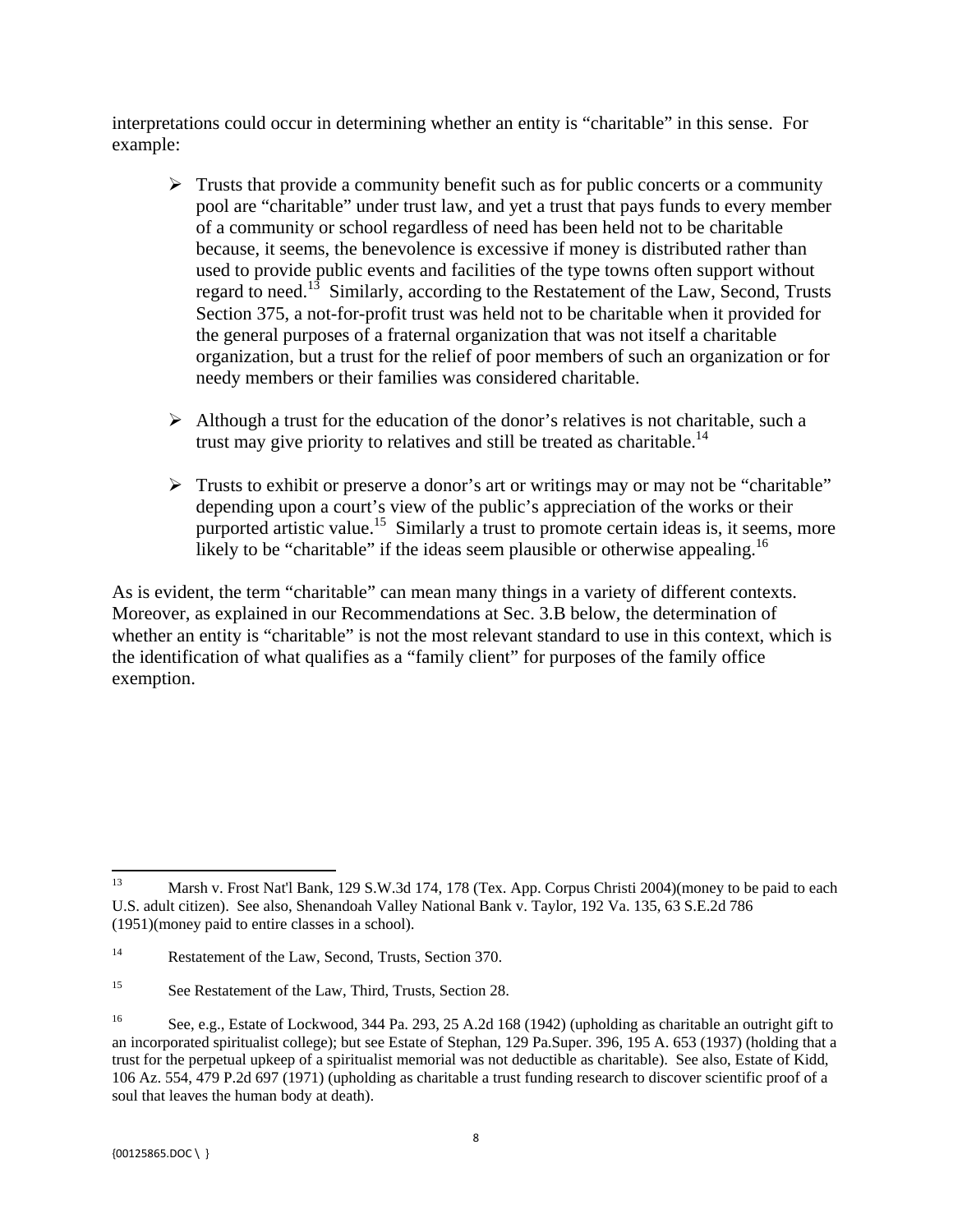#### **SPECIFIC RECOMMENDATIONS**

**1. In defining the limits of what constitutes a "family member" for purposes of determining whether a family office is a single family office ("SFO"), and in applying the grandfathering exception, the test should turn on the family relationships among current clients of the office and include all clients who are descended from a common ancestor, instead of asking who were the "founders" of the office.** 

#### **A. The "founders" concept unnecessarily raises a number of issues and unduly restricts the scope of who is in the "family."**

Under the Proposal, the definition of "founder" is relevant because:

- $\triangleright$  A qualifying "family office" must have only "family clients" and must be "wholly owned and controlled (directly or indirectly)" only by "family members." A "family client" includes, among others, a "family member" and certain trusts or other entities established and funded by "family members," or owned and controlled and operated for the sole benefit of "family clients." A "family member" is defined by reference to the "founders" of the family office; the term "founders" is defined to mean one married couple (or an equivalent relationship); and "family member" is defined as "the founders, their lineal descendants…, and such lineal descendants' spouses or spousal equivalents," as well as parents and siblings of the founders, and certain other relatives of the founders.
- $\triangleright$  Also, the definition of "family member" determines in part whether the grandfathering exception applies because it refers in part to a "company owned exclusively and controlled by one or more family members" and the definition of a "family office" similarly requires ownership and control by family members.

While the resulting class of permitted clients and owners appears to be very inclusive under the Proposal, we believe that by using the term "founders" the definitional scheme imposes impractical and possibly unintended limitations and, further, places undue weight on a term that has no discrete and commonly accepted meaning. We recommend instead that a "common ancestor" test be used as the basis for determining "family members" in the context of an SFO.

To demonstrate the importance of the distinction between the terms "founders" and "common ancestors," assume the funds now being managed by an SFO originated over three generations (the parents  $(G1)$ , their children  $(G2)$ , and their grandchildren  $(G3)$ ), and assume the family office was first founded by G3. In this scenario, it appears under the Proposal that if the "founder" approach is used and the founders' grandparents are not included in the definition of family members, these funds could not be managed in a single "family office" despite their common family origin. Instead, each branch of G3 would have to establish and maintain a separate "family office" as "founders." Conversely, if the test was whether the clients of the family office were all descended from a common ancestor, the family could have a single family office.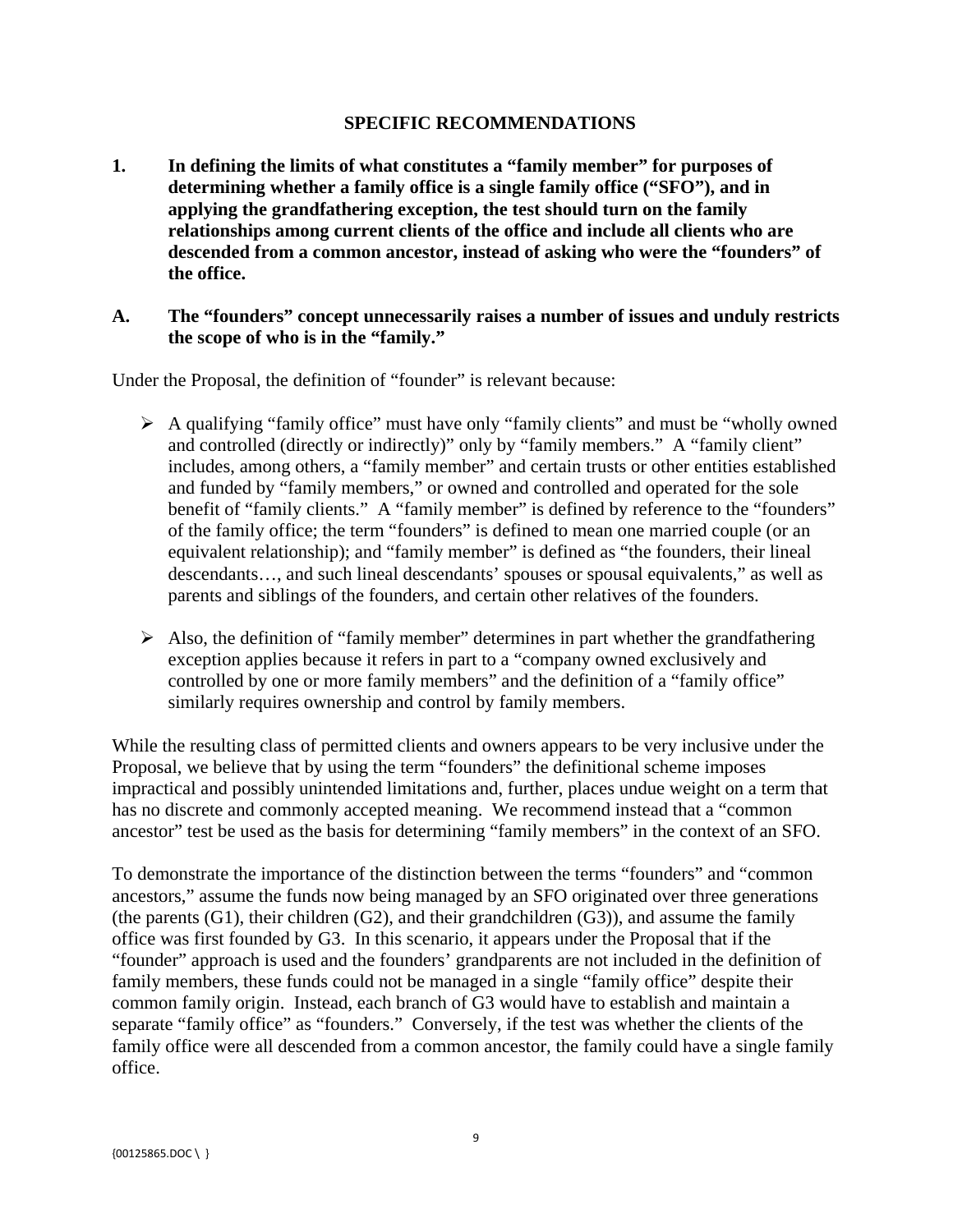Example 1: Assume G1 had two children (G2) and each G2 member in turn had two children (G3). Under the Proposal, a G3 member could establish a family office at the G3 level for her spouse, her siblings and their descendants, and her G2 parents, but not for her G2 aunts and uncles or cousins, and also not for her G1 grandparents (or for private trusts or charitable entities funded in whole or in part by those grandparents, aunts and uncles). If, instead, a "common ancestor" approach were used, then a single family office could serve G1 and all of G1's descendants even though neither G1 nor G2 "founded" the family office.

In addition to being overly restrictive in application, the link back to the concept of "founders" also causes confusing definitional issues.

G3 member, and his or her spouse, treated as a "founder" for purposes of the definition?<br>Perhaps "yes" but this raises several questions: Example 2: Assume that all of the G3 grandchildren in Example 1 (who are all either siblings or first cousins of one other) choose to establish a single family office. Is each

- $\triangleright$  How exactly does one identify a "founder"? It is not apparent what test or factor is to be used to identify the one or two persons "for whose benefit the family office was established." Is it the owner of the service entity (e.g., the corporation) that provides the advice and services (assuming for the moment that there is only one such entity) because that person or persons might also have a significant voice in controlling the office, or is it the oldest living family client, the largest client by account size, or the leading decision-maker or wealth creator in the family? Is the determination made only at the instant the office is created, or must that same person or persons continue to be the "founders" for some material time thereafter? How is the term applied if the founder leaves the office and starts another office?
- spouse of the founder?  $\triangleright$  If a family member divorces and is therefore no longer a "family member" under the terms of the Proposed Rule, does this same result apply when the divorcing couple are the "founders," so that they could still be "founders" but not "family members" and thus are not themselves permissible "family clients"? If the founders keep their status as permissible family clients after a divorce (which seems literally true as the Proposal is written) why is that result not allowed for others who divorce? If instead the divorce disqualifies the spouse of a founder as a family member but not the "founder," how does one tell at the outset who is the true founder and who is the
- $\triangleright$  Returning to Example 2 above, it would seem that the family office in that Example has more than one founder (or founding couple), and thus may not be exempt as a single family office under the Proposed Rule. It also appears that this adverse result could be avoided if each of the founders had her own legally separate office or if the office were founded by G1. These results seem to turn on thin distinctions that are disconnected from the articulated principles underlying the family office exemption.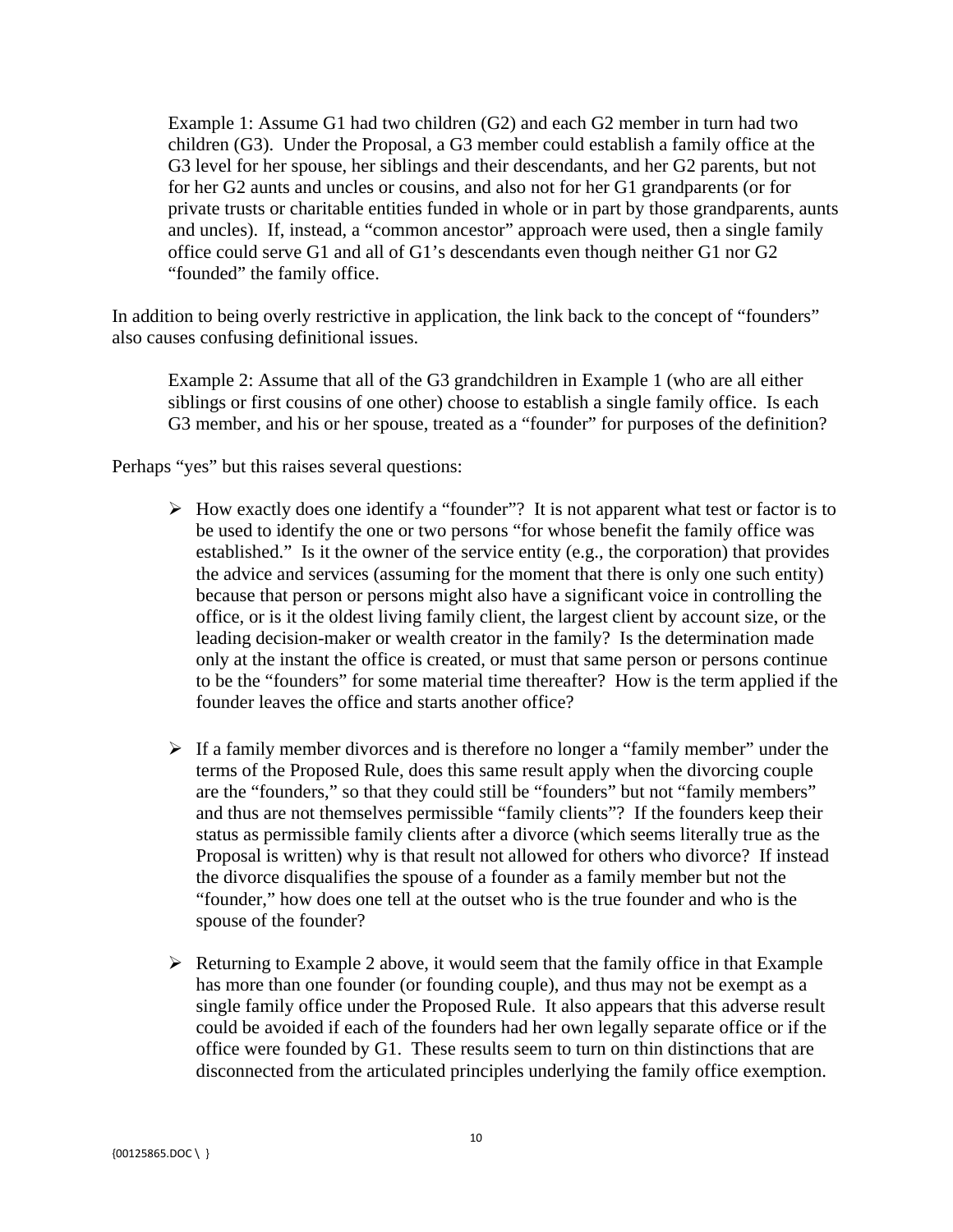$\triangleright$  What is the result of a division of the family office, e.g., the not uncommon event of siblings or cousins splitting off and going their own way? If the division is at the G2 level, it seems that this could cause each "family" to shrink by losing one or more of the members of the older generations for purposes of determining who is a "family member" because the "founders" have shifted down a generation and each founded an office. If the concept of "founder" is retained, we recommend that the final rules provide for the tacking of the exemption to successor offices and the carryover of the original "founder" for these purposes. Again, the "founders" concept raises questions that tend to lead to artificial and needlessly complex answers.

## **B. "Family" is better defined as those persons who can prove a link to a common ancestor, and limiting the "family" to a maximum number of generations is unnecessary.**

We believe that the issues identified above can be avoided or more easily and fairly resolved if the "founder" concept is not adopted. We recommend instead that the term "family client" be defined by reference to whether the clients of the office at the time in question have a common ancestor.

Example 3: Assume G1 had two children, and that each generation member in G2 through G4 also had two children. Under a common ancestor test, whether or not G1 is living or had founded a family office, and which of the family members owned or controlled the current family office, would all be irrelevant since all of the current clients of the family office could trace their ancestry back to G1 and would, in fact, be a part of the same family.

This approach would also eliminate the awkward possibility of treating the relationship between uncles/aunts and nieces/nephews differently (on the question of whether such persons are in the same "family") depending upon whether the family office was founded by the nephew/niece or by the sibling of the uncle/aunt who is also the parent of the nephew/niece, as could happen under the Proposed Rule. (See Example 1, above.) We have seen in our practice and understand from others who counsel wealthy families and family offices that the relationship between uncles/aunts and nieces/nephews can be very important to achieving harmony and success in a family culture.<sup>17</sup> In our experience, uncles and aunts are often chosen as trustees, guardians, and other fiduciaries in estate plans because they are "family." Excluding these relationships from a shared family office is therefore troublesome and would require a strong justification.

Using the more inclusive common ancestor approach clearly permits cousins to choose to continue to work together as a "cousin consortium" for the benefit of trusts and other plans for their children and grandchildren. It is clear from studies and our experience that cousins may

 17 See, e.g., Chapter 16, "The Role of Aunts and Uncles" in James E. Hughes, Jr., *Family Wealth: Keeping it in the Family* (Bloomberg, New York, 2004).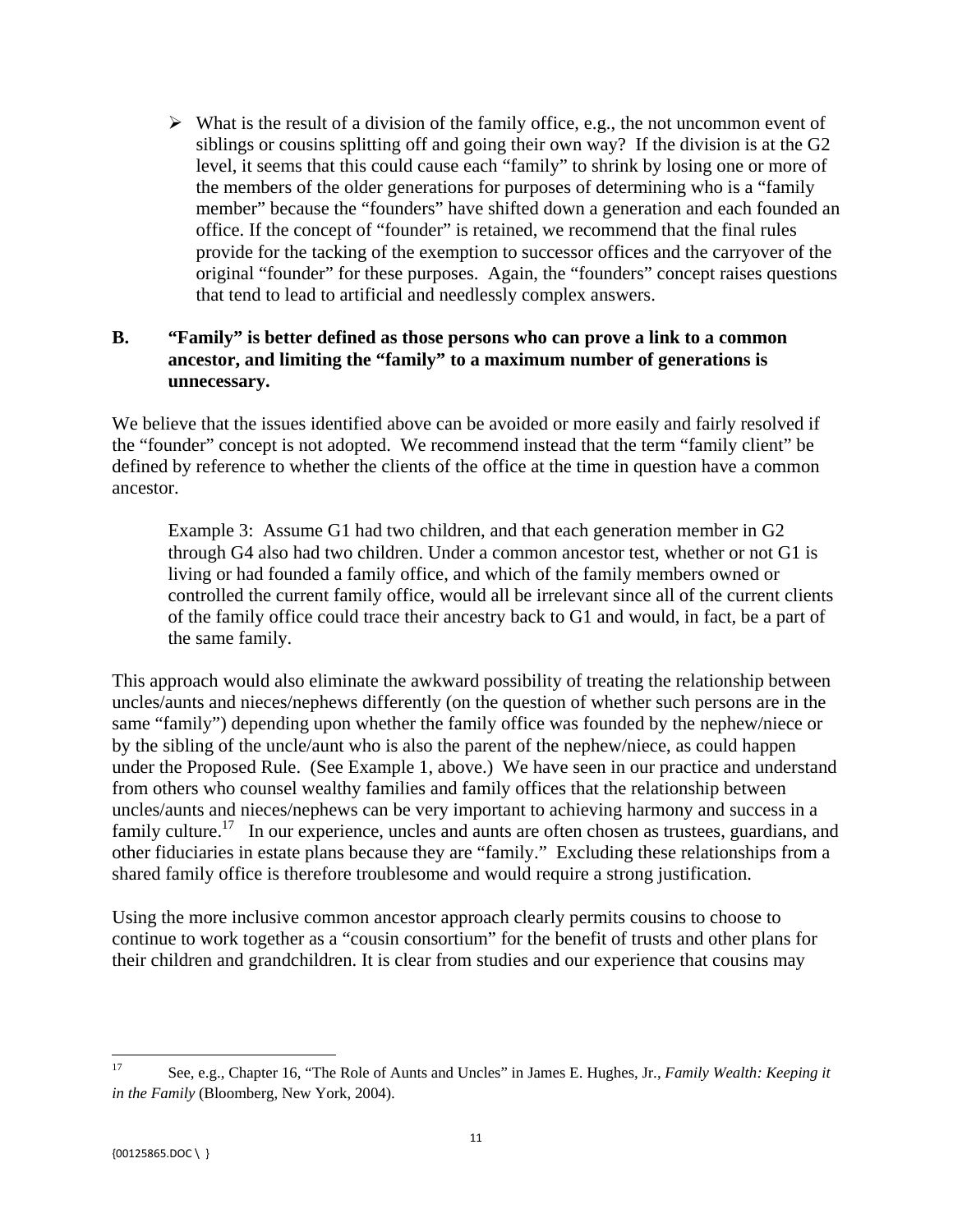may be especially true where the family owns an operating business or other illiquid asset.<sup>18</sup> choose to work together as a family, whether or not their ancestors worked together, and this

regulatory limitation.<sup>19</sup> When adopting the common ancestor approach, we do not believe it will be necessary to place a limit on the number of generations involved because family members would naturally self-select in deciding whether they feel sufficient affinity with other family members to seek services from the same family office and, in any event, proof of a common ancestor becomes difficult beyond a certain number of generations, especially for collateral relationships. We expect that there will be a naturally occurring limit, based on our experience and that of others, without the need for a

Moreover, where a limit does not naturally occur because a family continues to plan and manage across multiple generations, we believe that there should be no limit imposed by the Proposal. The lack of a limit would be consistent with other aspects of the Proposal, such as the inclusion of stepchildren and spousal equivalent relationships, which are responsive to the reality of how families themselves define their members and how families' wealth is organized and managed. Furthermore, in view of the increasing use of multi-generational trusts, and even trusts that benefit descendants through generations without limit (through the family perpetual trust, as noted in General Comment A), it would be inconsistent to prescribe how many generations are in the "family" for purposes of the Proposal and thereby exclude such trusts from the definition of "family client."

## **C. If the term "family" is to be limited to a maximum number of generations, the number should be at least ten generations and minors should not be counted as a generation apart from their parents.**

If the common ancestor approach is adopted to define "family member" but you consider it necessary to limit how many generations can claim to be a single family under a common ancestor, we believe at least ten generations should be permitted so that a group of this size and affinity could choose to be served by one family office, including the trusts and entities the family funds.

This approach also makes it feasible to continue to define entities such as trusts and non-profits by reference to whether they were funded by or for the benefit of "family members." Otherwise vehicles funded by deceased prior generations or for the benefit of young great-grandchildren could often fall outside the definitional limit.

Example 4: G1, now deceased, funded a Wisconsin perpetual trust for the benefit of all her descendants. G3, now age 85, founded a family office several years ago that plans to continue to manage the trust property and the trust now includes G3's great grandchildren (G6) among its youngest living beneficiaries.

 18 18 How such a "cousin consortium" may work together successfully, or not, has been described in detail in Gersick, Davis, et al, *Generation to Generation*, 47-55, 202-219 (Harvard Business School, Cambridge, 1997). See also I. Lansberg, *Succeeding Generations*, 33-48, (Harvard Business School, Cambridge, 1999).

 $19$ See Wharton Study, pp. 9-10, discussed in General Comment A.1.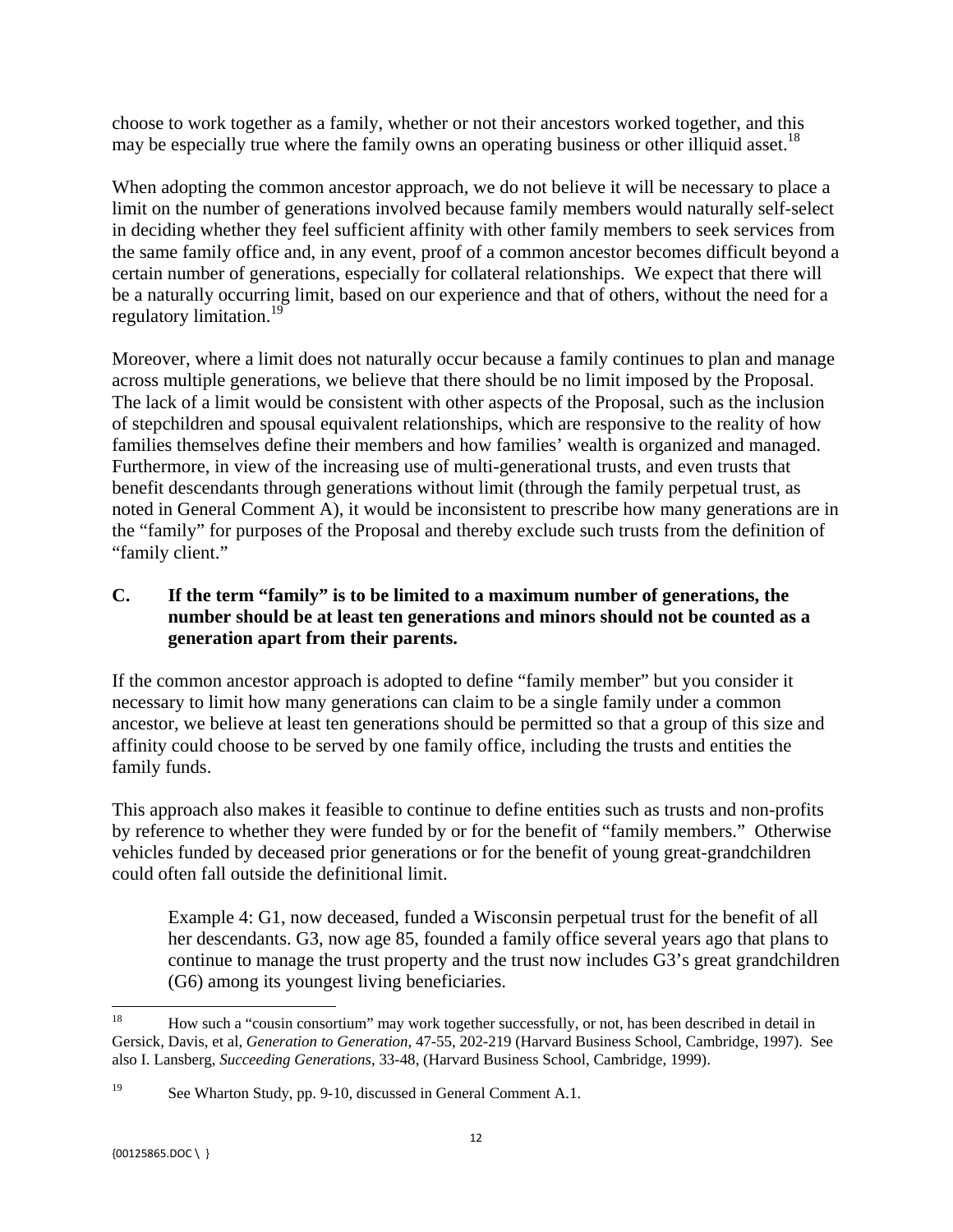counting the generation in question, for a total of six generations). $20$ Exactly how would this "common ancestor" approach work and what are its limits? For answers we recommend looking to state banking regulatory legislation around the country in which a "family" is defined for purposes of creating special regulatory regimes for private family trust companies serving only a single family. Six generations has tended to be the answer when the legislation limits the number of generations in defining "family" (e.g., five generations but not

We would recommend that the number of generations be larger to take into account current trends. For example, Nevada's family trust company statute was recently amended to allow ten generations to be included as family.<sup>21</sup> Our recommendation for the larger limit is based on three fundamental points.

First, for the reasons expressed above, we believe a limit is unnecessary. If a limit is deemed necessary, however, then any limit on a family to determine for itself its size for these purposes should be liberal rather than restrictive.

Second, we do not believe a ten-generation limit will open up the family office to abuse as a disguised commercial enterprise because proof of a common ancestor would still be required as would a commonality between the ownership and control of the office and its client base.

Third, based on our firm's experience and client base, and on studies of family businesses,<sup>22</sup> we estimate that about 10 percent of the family offices in existence today would exceed or will soon exceed a six-generation limit. While ten percent is admittedly a small portion, it could be ten percent of several thousand family offices (or affected family investment organizations, whether or not explicitly identified as family offices), so in the near future the ten percent figure could translate into requests for separate relief to the SEC by hundreds of offices if "family" is limited to six generations in the new rules.

Consistent with existing provisions, we recommend that minors not be counted as a generation distinct from their parents if there is a rule limiting the number of generations that are considered to be a part of one family.<sup>23</sup> We recognize that this could lead to a fairly large group of potential

 20 generations and a common ancestor approach but use simpler language. "An individual shall not be considered to 20 See New Hampshire Revised Statutes section 392-B:1, Definitions, and Virginia Code Section 6.2-1074, Definitions. The Subchapter S rules of the Internal Revenue Code section  $1361(c)(B)$  also provide for six be a common ancestor if, on the applicable date, the individual is more than 6 generations removed from the youngest generation of shareholders who would (but for this subparagraph) be members of the family. For purposes of the preceding sentence, a spouse (or former spouse) shall be treated as being of the same generation as the individual to whom such spouse is (or was) married."

 $21\,$ See Nevada Revised Statutes section 669A.040 to section 669A.080.

 $22$ 22 Studies on family businesses report that a small but notable portion of family businesses have survived through many generations, e.g. the Du Pont family held a material role in its namesake company for over 150 years. See Lansberg at 29. This holds significance for family offices since as we noted earlier at General Comment A.2, families that have offices often also have a stake in a family business, so the two spheres overlap.

<sup>23</sup> Advisers Act Rule  $203(b)(3)-1(a)(1)(i)$  (a minor is not counted as a client distinct from the parent).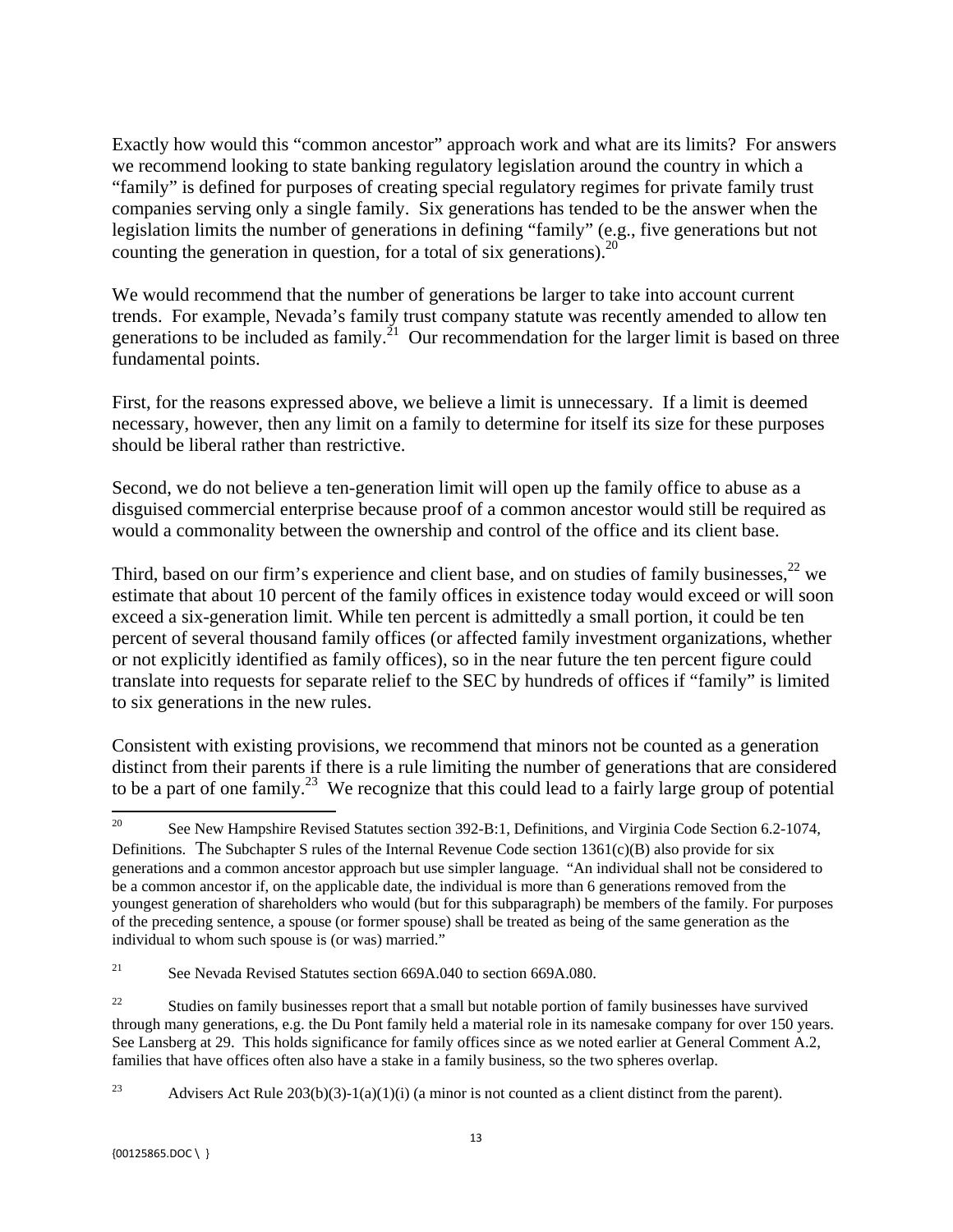clients, even without spouses, siblings, and collateral descendants, yet it would still be a manageable number as the private trust company experience indicates.

Example 5: Assume G1 had two children, and that each member in generations G2 through G8 also had two children. Under these assumptions, G5 (the great greatgrandchildren) would have 16 members, G6 would have 32, G7 would have 64, and G8 would have 128. If the four oldest (and hence smallest) generations were deceased, there would be a total of 240 living family members in the surviving four generations before counting spouses. Of course, the youngest generation (G8) would be likely to include minors, and members of older generations may be deceased, so a more realistic client count would be approximately 100-150 even if we assume that all of these descendants are in fact clients of a single office (rather than dispersing at younger generations). We are aware of a number of family offices serving in excess of this number of clients currently, and it appears to be an easily manageable process since the interests of so many of the clients are substantially similar or even identical and the clients have chosen to preserve their family affinity.

## **2. Resource sharing and the use of overlapping directors and other personnel with another SFO should not cause an SFO to be at risk of losing its exempt status because of a claim that each office is also serving the clients of the other, and thus has clients who are not "family clients."**

This question arises because to qualify under the Proposal each family office is permitted to have only "family clients," which is specifically defined to limit the exemption to single family offices rather than multi-client family offices. As a result, questions may arise when clearly distinct families have a legally separate office for their respective family, but share personnel, space, and research, and have overlapping directors and other decision makers. In such cases there is seemingly a risk that the clients of each office would be treated as the clients of both offices.

We believe there should be a bright line test to apply in determining whether, in these circumstances, there are separate "single family" offices for purposes of qualifying for the exemption. That is, it should be sufficient to qualify as separate SFOs where distinct families have separate legal structures, employment relationships, client relationship responsibilities and accounting, regardless of whether the offices share space or employ persons who work in both offices. While this may seem purely hypothetical, it is a source of concern because of the adverse consequences that would befall an SFO that discovers it does not qualify as a family office because of its sharing arrangements with another office. Such sharing arrangements already exist among family offices, and as the wealth management field becomes more complex and more expensive to address adequately, such sharing arrangements are expected to increase.

In another context, the SEC has held that overlapping management or operations are factors that may show common control of two companies. The SEC has held that two companies having the same directors suggests that the same person or persons holds the power to select the board of directors of each and implies common control,  $24$  and has separately held that factors indicating

 24 Transwestern Mutual Fund, Industry Fund of America, SEC No Action Letter (Oct. 19, 1979).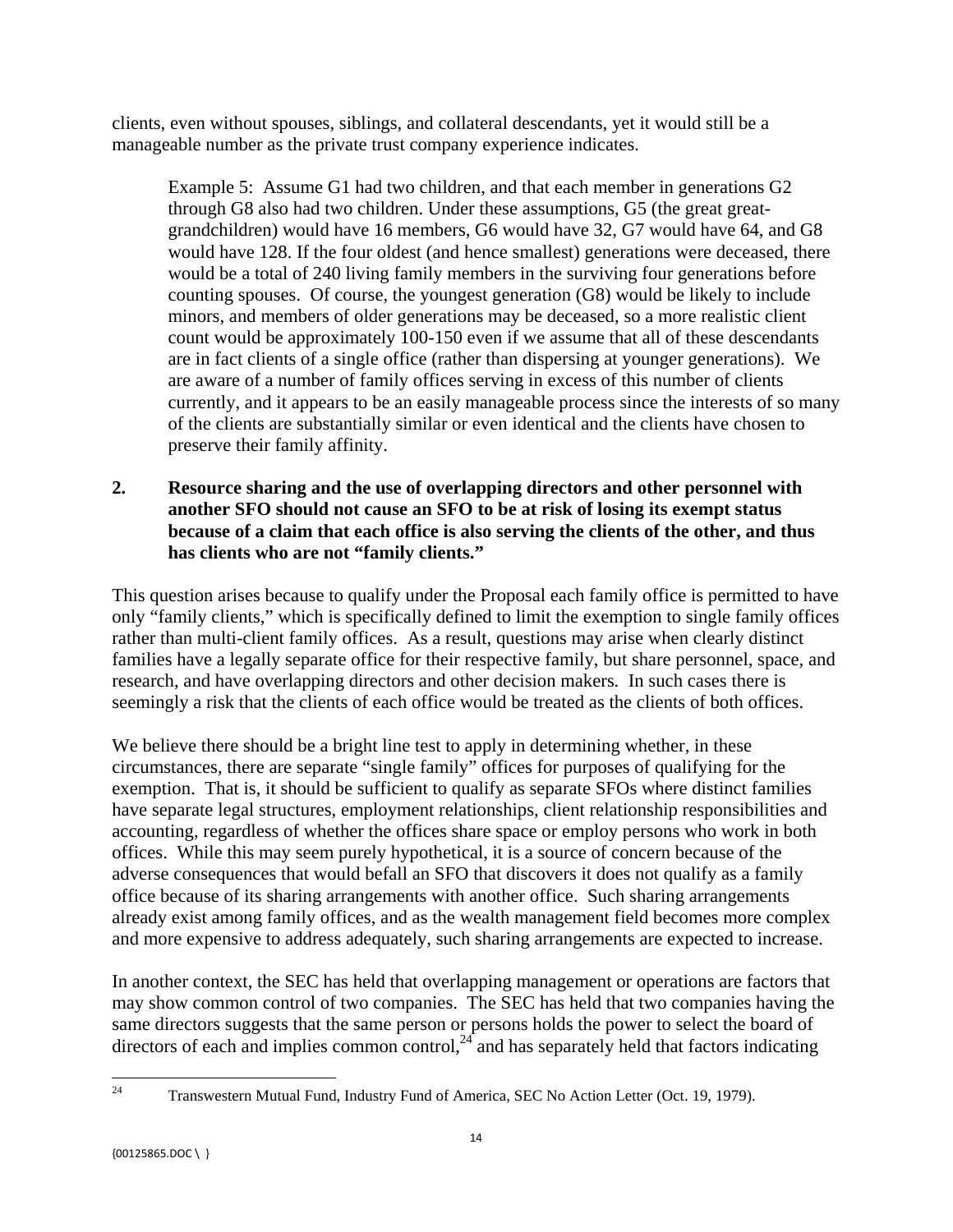control include whether there are "interlocking directors and officers, together with share ownership" and whether there is "actual domination and operation."<sup>25</sup> While these decisions arise in very different contexts, they suggest that the SEC might apply a facts and circumstances test to determine whether sharing arrangements of the sort described here would result in the aggregation of the two family offices and thus the disqualification of each as a "family office" under the Proposed Rule.

We recommend that guidance be provided to confirm that each office will be treated as separate as long as it has direct legal responsibility for performing duties solely for its own family, has no direct client duties to the members of the other family under the relevant governing documents and local law, and maintains a separate legal structure and separate employee and third party contractual relationships and accounting.<sup>26</sup> We see no reason to impute responsibility from one office to the other if the clients of an office would not be able to do so, e.g., in a legal complaint for failure to perform.

## **3. In order to classify entities that do not have owners in a manner that conforms to the policy of the family office exemption, the Proposal should adopt the concept of a "family-funded entity."**

A basic rationale for the family office exemption is that family offices should not be required to register because their clients are (or are related to) the creators /owners of the service provider, the family office. In other words, family offices are essentially providing investment advisory services for the family's own assets.

## **A. A "family-funded entity" would be treated as owned by the family in determining whether the family office is "owned" by the family.**

We propose that the "ownership and control" test under Sec.  $275.202(a)(11)(G)-1(b)(2)$  be revised to read:

"(b) *Family office*. A family office is a company (including its directors, partners, trustees, and employees acting within the scope of their position or employment) that:

and $"^{27}$  $\ldots$  (2)(i) if it has owners, is owned (directly or indirectly) by individuals or entities that could qualify as family clients; or (ii) if it has no owners, is a family-funded entity;

We further propose that a definition of "family-funded entity" be added to the final rules in  $275.202(a)(11)(G)-1(d)$  as follows:

 <sup>25</sup> The First Australia Fund, Inc., SEC No Action Letter (Oct. 8, 1987).

<sup>&</sup>lt;sup>26</sup> We have included a new "Miscellaneous" section in our redline to the Proposed Rule. Included among the proposed miscellaneous provisions is language addressing resource sharing.

<sup>&</sup>lt;sup>27</sup> As described in Sec. 4.A and 5.A below, we recommend further refinements to the concepts of familyfunded entity and ownership thresholds.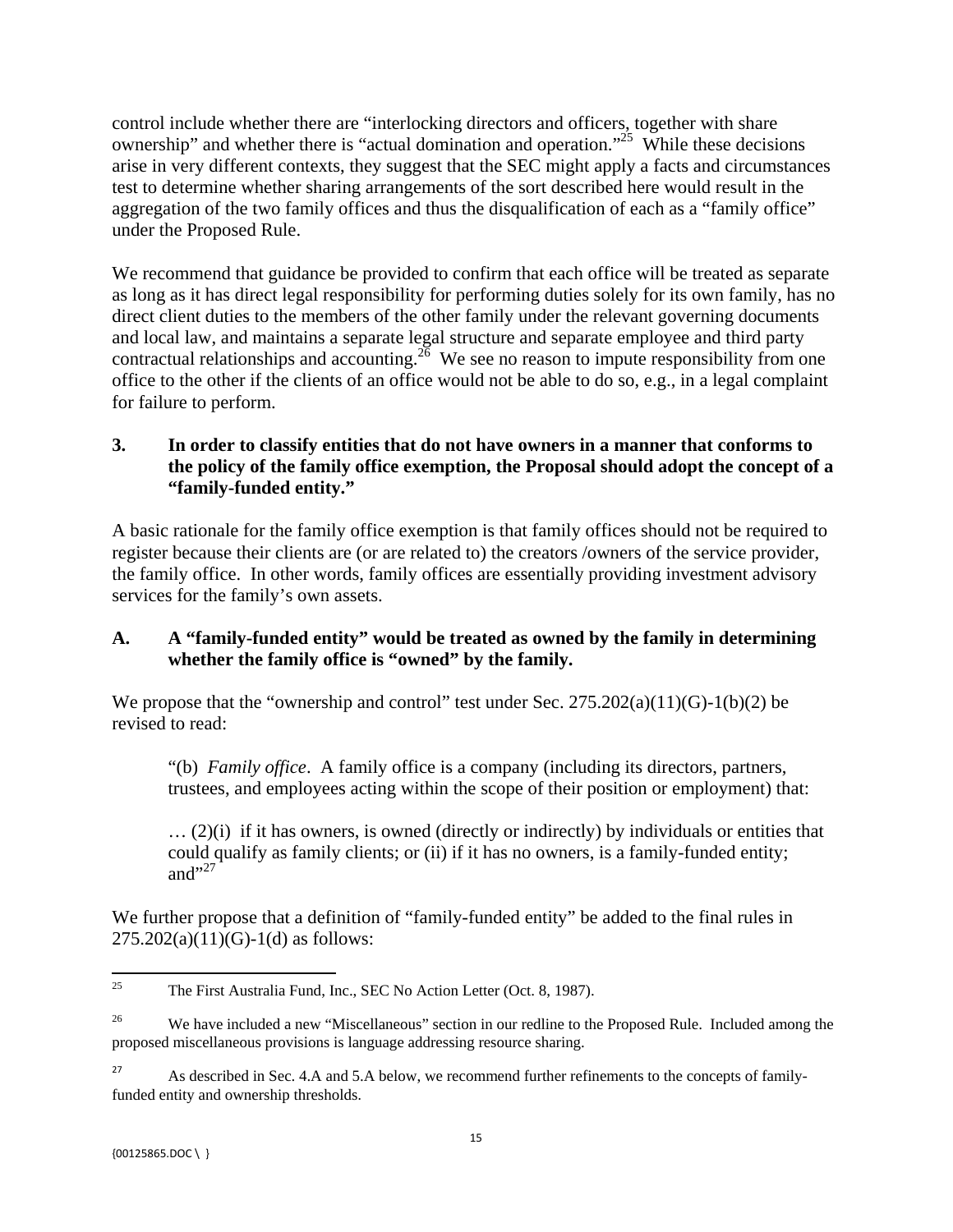"'*Family-funded entity*' means a company (whether organization, entity or trust) that has no owners (whether direct or indirect), the assets of which are attributable to contributions by family members, and over which family members have the authority to exercise control (whether directly or indirectly); for this purpose: assets shall be considered attributable to contributions by family members if at least 80% of annual contributions over the last 10 calendar years were made by those qualifying as family members at the time of the contributions, but if a company has been in existence for fewer than 10 years, contributions shall be tested over the company's existence; assets contributed by one or more family-funded entities shall be considered as contributed by family members; and a family's ability to remove or replace a fiduciary who controls a company shall be considered control of the company."

Subparagraph (b)(2) of Proposed Sec.  $275.202(a)(11)(G)$ -1 requires that, to qualify for the exemption, the family office must be "wholly owned and controlled (directly or indirectly) by family members." However, as suggested in General Comment B, above, this approach should be modified so that it applies to entities that are in fact not "owned" by anyone.

We are aware of a number of families using family-established non-profit entities (e.g., a purpose trust or a non-profit organization)<sup>28</sup> to own the interests in their family office. We are also aware of situations where family entities that would otherwise be required to register are themselves non-profit corporations, and of situations where family offices are inside an unregulated trust company through which the trust company owns its own shares (somewhat as a subsidiary might own its parent in a circular fashion). Such structures are not "owned," whether directly or indirectly, by or for any individuals. Thus, these family offices would not qualify as "owned" by family members, yet they should still be treated as family offices for purposes of the Proposed Rule.

To that end, employing the concept of a "family-funded entity" would be true to the principle underpinning the Proposed Rule and would accommodate the wide variety of structures that families use to organize their family offices. If this concept were adopted, then in structures where an entity has no private ownership, whether because it has no owners itself or because it is owned by an entity that has no private owners, the entity would nonetheless qualify as family related provided that it otherwise meets the relevant criteria (that is, that it is funded and controlled by the family).

 28 Purpose trusts are creatures of statute (See, e.g., Uniform Trust Code, Section 409), and have no private or public beneficiaries or equitable owners. Instead, purpose trusts are permitted to accomplish purposes, such as owning the stock of a corporate entity. Similarly, a non-profit, non-stock corporation has no direct or indirect private owners, but instead is formed to accomplish non-profit purposes including simply managing assets (e.g., a homeowner's association or historical site).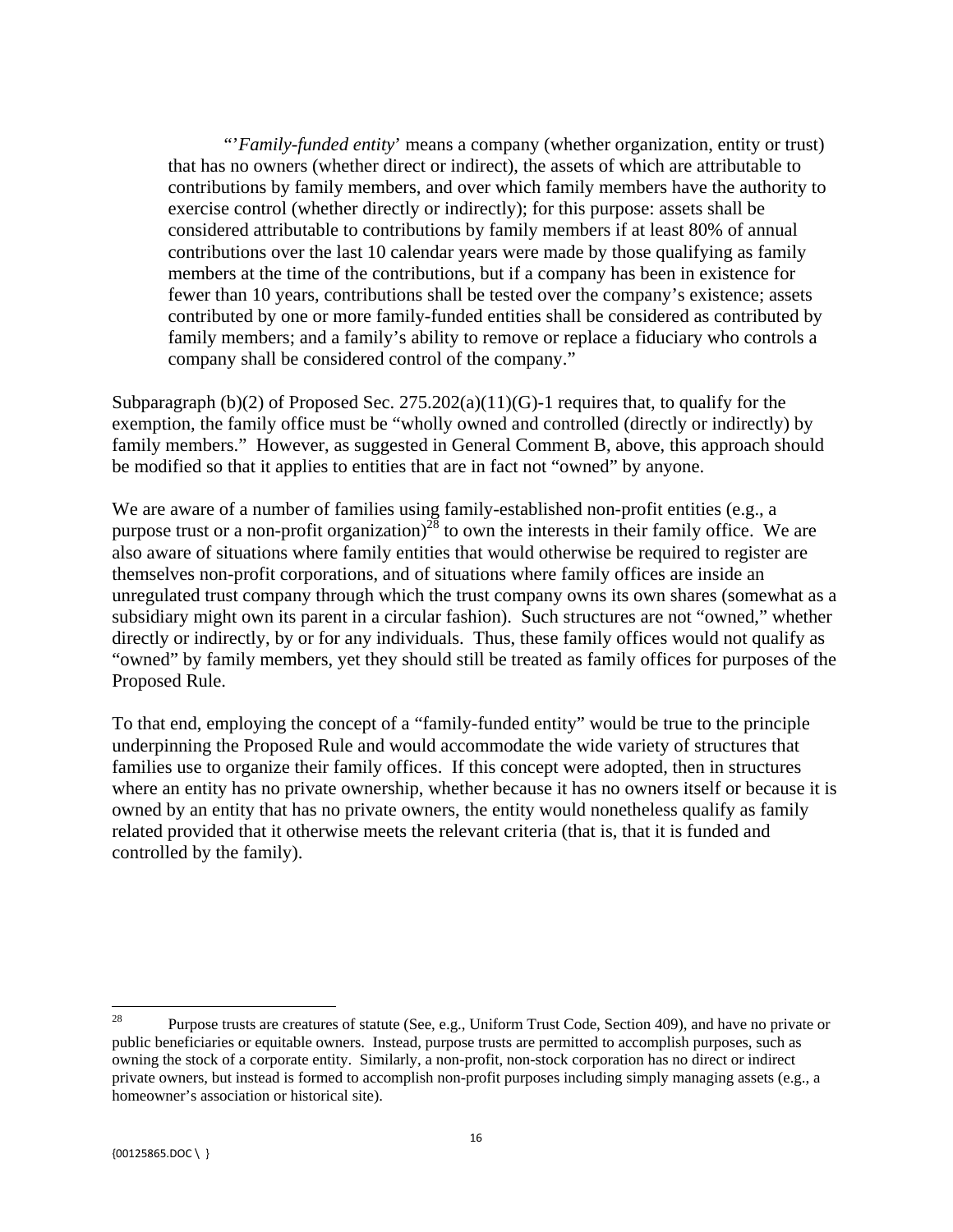**B. A "family-funded entity" would qualify as a "family client" because it was funded and is controlled by the family, making it unnecessary to determine whether the entity is "charitable," a test that would be too restrictive, too vague and not germane.** 

We propose that the definition of "family client" in Section  $275.202(a)(11)(G)-1(d)(2)(iii)$  be revised to read:

"(d)(2) *Family client* means:

…(iii) any family-funded entity;"

In the Proposed Rule, "family client" is defined to include a "charitable foundation, charitable organization, or charitable trust, in each case established and funded exclusively by one or more family members or former family members." As noted in General Comment C, above, the terms "charity" and "charitable" are not susceptible to a single definition. Rather, what is "charitable" can be defined in multiple ways, each dependent upon the purpose for which the question is asked (that is, the context), and as such, there is a substantial risk that the term will be construed too narrowly or inconsistently.

The difficulty in using "charitable" is that the focus becomes whether the entity's purposes and operations are charitable as that term has historically been defined in other contexts. That inquiry, however, is not germane to the rationale for exempting a family office from registration, which is based on the family ties between the office and its clients and the paradigm of the family investing its own money. To verify this connection where the client is not an individual or owned by individuals, the inquiry should focus not on what the client-entity does (whether charitable or not) but on whose money funded the entity. Whether an entity with no owners is charitable is just not a relevant question in this context. Instead, the question for an entity that lacks owners is whether it is funded and controlled by the family. If so, just as with a traditionally defined charity, with regard to that client the family office would be viewed as if it were simply investing assets in which the family is the stakeholder.

While, as explained above, we believe our concept of a "family-funded entity" is a more explicit and therefore clearer approach, we also would accept the Coalition's recommendation that the definition of "family client" include "foundations, charitable trusts, charitable funds, and other charitable or non-profit organizations established or controlled, directly or indirectly, by persons one or more of whom are a family client" since this includes "non-profit organizations." That language is likely sufficient to cover most of the circumstances of which we are aware.

- **4. A family office should not fail to qualify due to an immaterial amount of non-family ownership and if the minimum ownership threshold is met then a separate test of family "control" is not necessary. Likewise, the family office should not fail to qualify because it provides investment advisory services to non-family for no charge.**
- **A. A family office should not fail to qualify by reason of non-family ownership if that**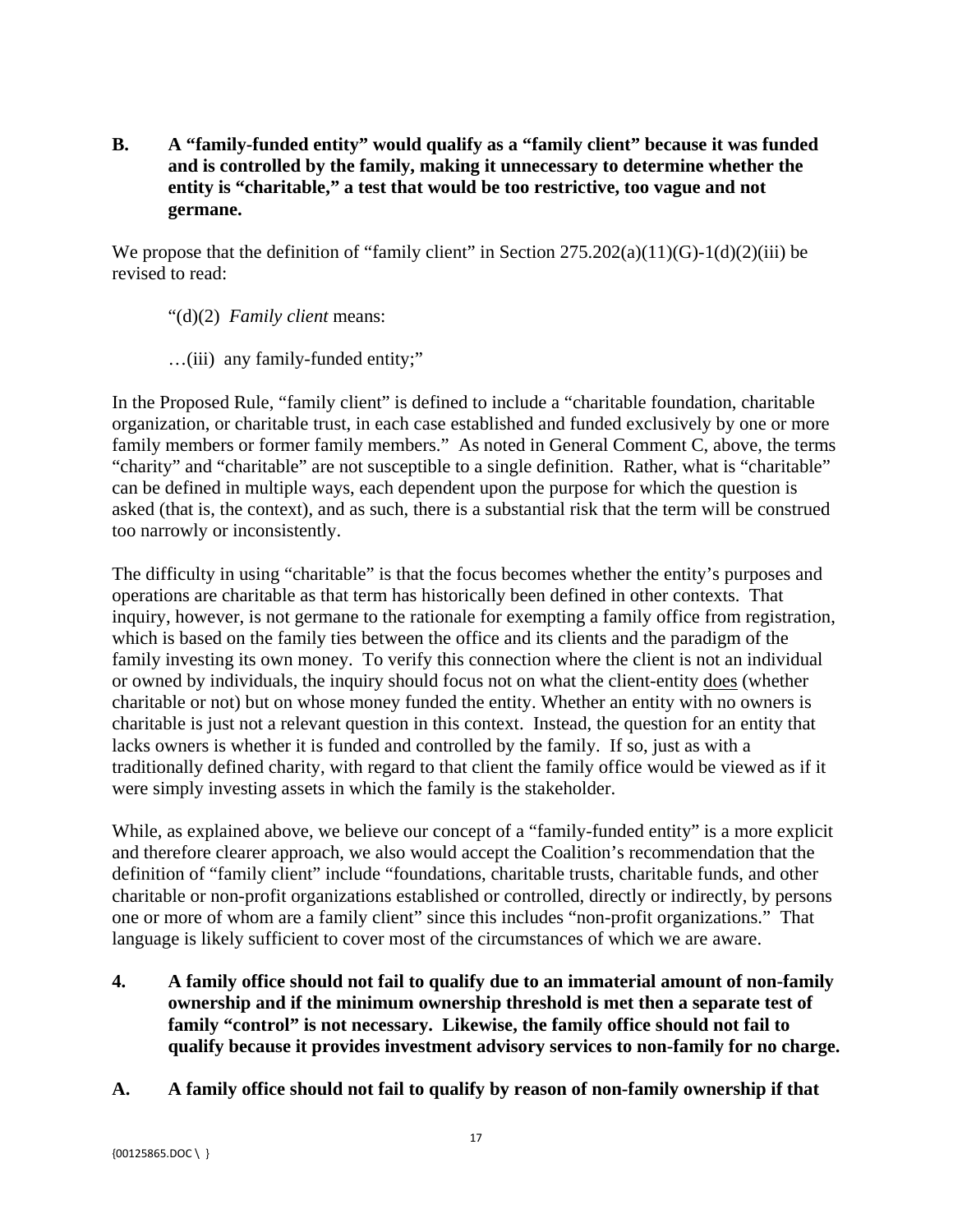**ownership is sufficiently small to ensure that the family maintains control. If the family (including family-funded entities) owns at least 80% of the family office, then a separate "control" test is unnecessary. A trust for the primary current benefit of family members should be considered a permissible owner of a family office.** 

In recommendation 3.A, above, we introduced the concept of a family-funded entity to the Proposal's definition of "family office." Now, we recommend a revision to our proposed new definition to respond to your request concerning the propriety of non-family ownership. Specifically, we recommend that the definition of "family office" be modified to read as follows:

"(b) *Family office*. A family office is a company (including its directors, partners, trustees, and employees acting within the scope of their position or employment) that:

 $\ldots$  (2)(i) if it has owners, the interest in its net revenues is at least 80% owned (directly or indirectly) by individuals or entities that could qualify as family clients; or (ii) if it has no owners, is a family-funded entity; and"

We believe that some outside ownership should be permitted while still considering the family office to be owned by family members and meeting the family office definition. We believe that not more than 20% outside ownership is a reasonable amount, if the 20% is measured as a percentage of the net revenues of the family office. Moreover, if at least 80% of the family office is owned by the family (including family-established entities) then we do not believe that a separate test of family "control" is needed because the family will exercise control through its minimum 80% ownership interest. Moreover, if the family's ownership were measured according to its ownership in an office's net revenues, the definition would be consistent with the intent to require family ownership and control and would avoid any need to require that the office not be operated for profit.

In assessing whether the family ownership percentage test is satisfied when one or more trusts own a family office, which is a common form of ownership, the question arises as to who "owns" a trust. We suggest that the Proposed Rule be revised to provide that a trust be considered a permissible owner if it is held for the "primary current benefit" of one or more family members. We define the term "primary current benefit" and discuss its application in Sec. 5.B., below.

## **B. A family office should not fail to qualify by reason of providing advice to non-family clients if the family office does not receive any compensation for that advice.**

We propose that the language of Rule 203(b)(3)-1(b)(4) be incorporated into the Proposed Rule's definition of family office in Sec. 275-202(a)(11)(G)-1(b) so that following subpart (b)(3) the definition provides:

"For all purposes of this Section 275-202(a)(11)(G)-1, a family office is not required to count as a client any person for whom the family office provides investment advisory services without compensation."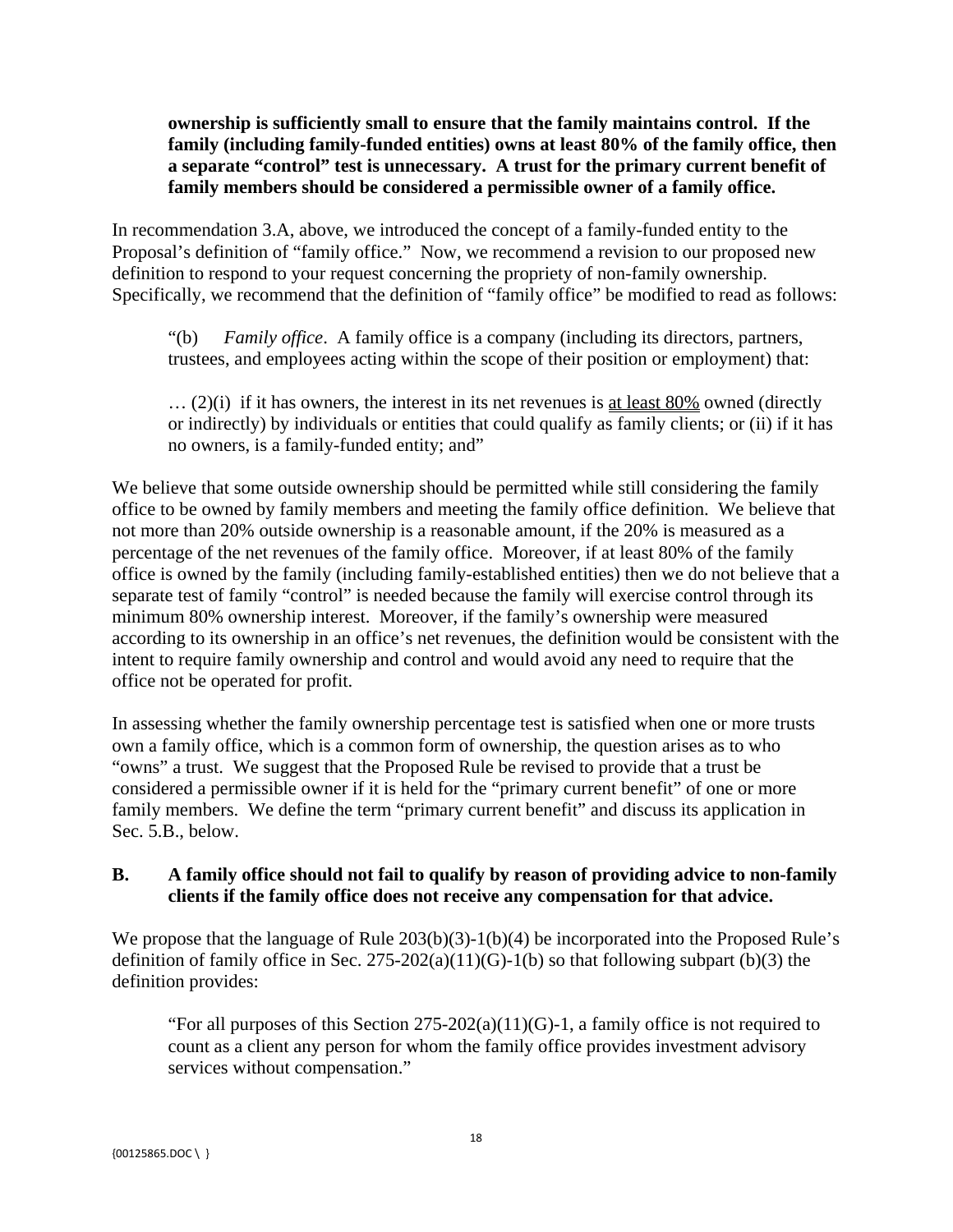We believe that the policy of the Advisers Act is clear, that if an adviser limits itself to providing investment advisory services for no compensation, then the adviser shall not be required to register as an investment adviser. This is set out in Section 202(a)(11) of the Advisers Act which defines an "investment adviser" as "any person who, for compensation, engages in the business of advising others…." This policy is also clearly expressed in Rule 203(b)(3)-1(b)(4) which provides that in counting clients for purposes of the now-repealed Section 203(b)(3) exemption, "[an investment adviser is] not required to count as a client any person for whom [the investment adviser provides] investment advisory services without compensation."

We believe that it is appropriate to incorporate the language of Rule  $203(b)(3)-1(b)(4)$  into the Proposed Rule to ensure that a company that would otherwise qualify as a family office (i.e., among other criteria that it has only family clients) will not fail to qualify as a result of its providing investment advice, for no compensation, to a person who may not fit within the definition of a "family client." Examples of such persons to whom a family office might provide investment advisory services for no compensation include:

- $\triangleright$  A pension plan or deferred compensation plan offered by a family office solely for the benefit of employees of the office. Typically a family office does not charge employees or their pension or deferred compensation plans for any investment advisory services offered to those plans. But these plans appear not to qualify as "family clients" under the Proposed Rule. Consequently, even if the family office received no compensation for providing investment advice to a plan, the family office would not qualify for the family office exemption and would be required to register as an investment adviser.
- $\triangleright$  A key employee who retires (perhaps after decades of working for the family office). Although the Proposed Rule permits a family office to advise a former key employee about investments existing as of the key employee's retirement, if the family office advised the key employee as to new investments it would lose its status as an exempt family office. A former key employee, other than as to pre-existing investments, would not be a "family client" under the Proposed Rule. Consequently, even if the family office received no compensation for providing investment advice to a former key employee, the family office would not qualify for the family office exemption and would be required to register as an investment adviser.
- $\triangleright$  A widow or widower (or surviving spousal equivalent) of a key employee. Upon the death of a key employee and after the involuntary transfer transition period, the widow or widower (or surviving spousal equivalent) of the key employee would not be a "family client" under the Proposed Rule. Consequently, even if the family office received no compensation for providing investment advice to the widow or widower (or spousal equivalent), the family office would not qualify for the family office exemption and would be required to register as an investment adviser.
- $\triangleright$  In General Comment A.2 above we describe how, at times, while there is not a formal family office, what are arguably investment advisory services are instead offered to family members by employees of the family's operating business. In these cases, the employee offering the investment advice does so for no compensation since doing so is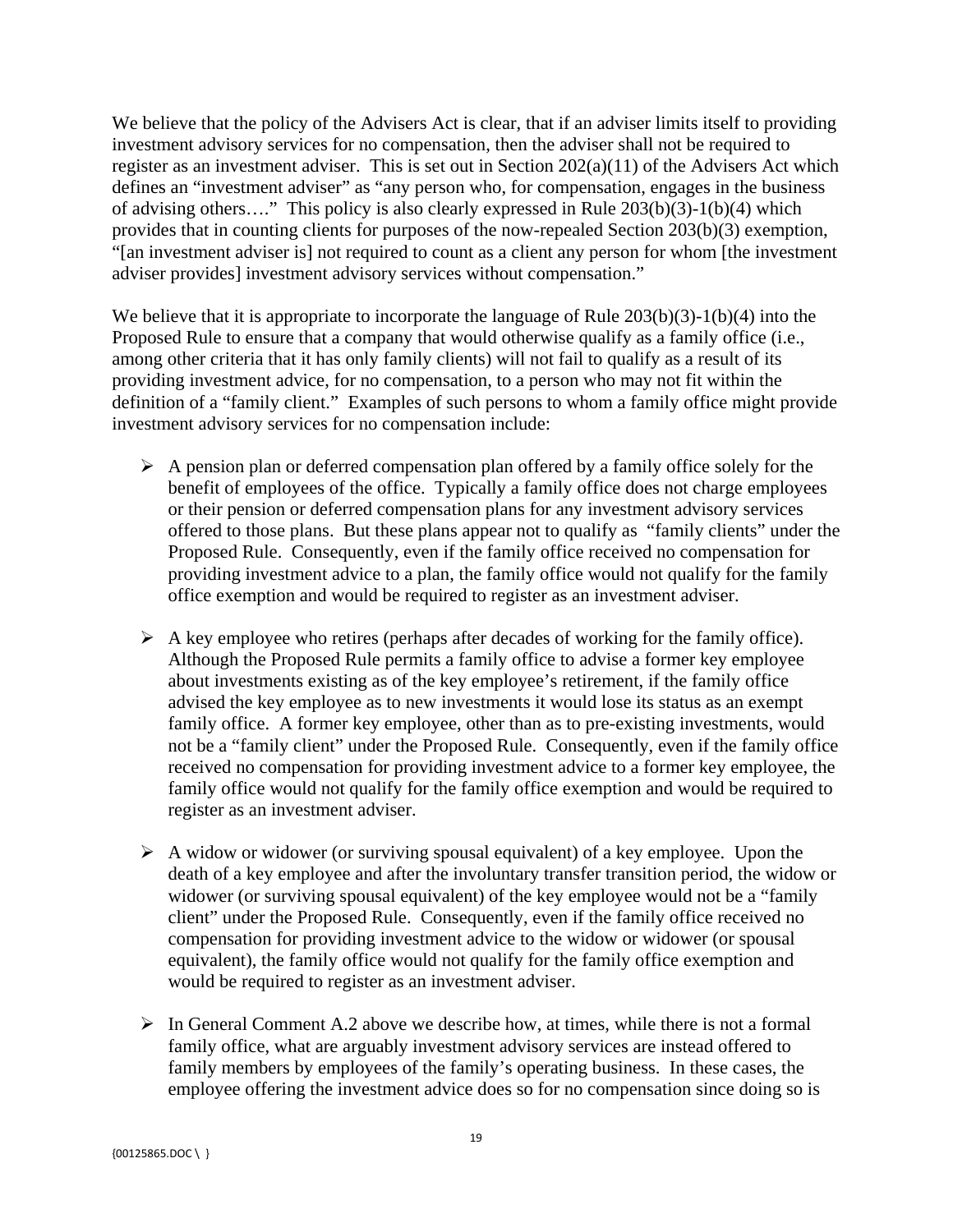outside the scope of her employment and is not a condition for that employment. Such an employee would not be required to register as an investment adviser under the Advisers Act as long as she provided the advice for no compensation. (Advisers Act Section  $202(a)(11)$ .) However, if the family business is considered a "family office" under the Proposed Rule, then the employee's provision of such advice to someone who is not a family member (such as a non-family executive of the operating business), although not for compensation, would cause the family business to fail to qualify as a family office and potentially require it to register as an investment adviser.

- **5. The "exclusive" restriction in determining the family character of an entity, and the grace period for involuntary transfers, should be changed so that the Proposed Rule does not disrupt commonly used forms of trusts and estate plans.**
- **A. For family-funded entities, the "family" connection should be based on the predominant source of funding over the prior 10 years rather than trying to determine whether the entity has been exclusively funded by a single family since its inception.**

In the definition of "family client" in Proposed Rule  $202(a)(11)(G)-1(d)(2)(iii)$ , certain entities will qualify as "family clients" only if they are "charitable" and only if they are "established and funded exclusively" by one or more family members. In Recommendation 3.B above, we propose that the use of the term "charitable" is too narrow, and suggest that the term "familyfunded entity" is more appropriate to accomplish the goal of the exemption.

Additionally, we believe that insisting upon the "exclusive" funding of the entity by family members is impractical.

Example 6: Assume a so-called charitable trust was established 50 years ago by a distant relative who is not a "family member" under the definition in the Proposal. Assume as well that this charity has for the last 10 years been funded significantly and exclusively by "family members" who are clients of an SFO and that this funding revived the dying charitable organization. Finally, assume that 5 years ago the same family contributors caused this charitable trust to be converted to a corporate form by causing the transfer of substantially all of the trust's assets to the new charitable organization pursuant to local court approval.

We submit that the charity in this Example should qualify as a "family client" even though it was not established and funded exclusively by the "family" of the SFO. Families will rarely be able to verify the source of every contribution over the entire life of a charity that was established by prior generations, and the source of such funding many years ago seems to be no more than marginally relevant to the question at hand.<sup>29</sup> Even recently formed charities may inadvertently flunk an "exclusive" test due to the acquisition of funds from other smaller foundations with similar purposes, or the custom of asking all board members to make a personal contribution as a

 29 Such precise information would rarely if ever be relevant for federal tax purposes, so it is unlikely to have been maintained for such long periods.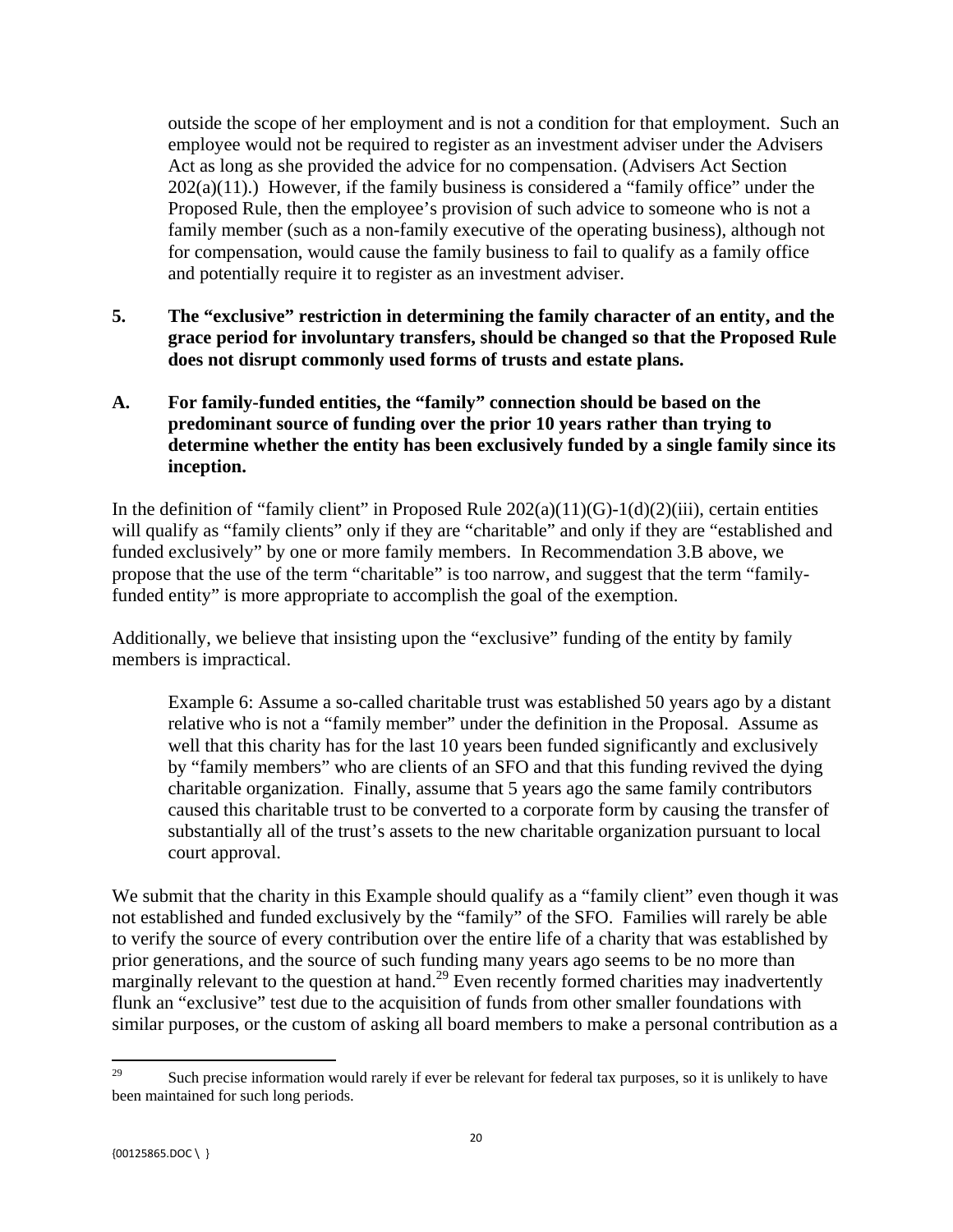demonstration of interest, including friends and professionals called to the board from outside the family.

 $family.<sup>30</sup>$ A better approach is to consider as "family-funded entities" and thus "family clients" those entities that are primarily (not exclusively) funded by family members by using a test of whether family members contributed at least 80% of annual contributions over the last 10 calendar years of an organization or, if fewer, over the life of the organization. For these purposes, when an organization funded by a single family is converted from one form to another by a transfer of substantially all of the organization's assets, there should be tacking of the contribution history and qualification as a "family client," since technically the new entity is not "funded" by the

**B. For trusts and estates for private individuals, the Proposed Rule should be amended for application to entities with mixed ownership (i) to adopt the concept of "primary current benefit" in qualifying an entity as a "family client" and (ii) to allow an SFO to establish a segregated account holding only a portion of an entity's property and qualifying the segregated account as a "family client" when the entity itself could not otherwise qualify.** 

In the Proposed Rule, in referring to trusts or estates the definition of "family client" includes only those trusts or estates that exist "for the sole benefit" of one or more family clients. This is not a practical approach and is contrary to many estate plans, particularly those of wealthy individuals. This definition could easily cause a family office to be disqualified from the exemption due to a relatively modest amount of property passing to a non-family client. Consider the following:

- $\triangleright$  It is not unusual for a trust or estate to pass property to a broadly supported charity such as an educational institution (e.g., one's alma mater). Under the Proposal's definition, regardless of how modest the charitable gift the trust or estate would not solely benefit family and hence could not be a family client.
- $\triangleright$  It is not unusual for an estate plan (a will or trust) to provide for friends and more distant relatives who will undoubtedly not be considered "family members" under the final rules, however that term is ultimately defined.

These provisions for non-family almost always fall within one of the following categories:

- $\triangleright$  To pay a share of the residuary to non-family after certain dollar amounts have been set aside for family, such as passing the rest of the estate's net assets to charity after providing specific dollar amounts for family.
- $\triangleright$  To pay specific dollar amounts to non-family before the residuary passes to family, presumably the simplest provision to manage in this context, but still contrary to the

 30 We have included a new "Miscellaneous" section in our redline to the Proposed Rule. Included among the proposed miscellaneous provisions is language addressing the tacking of contribution history.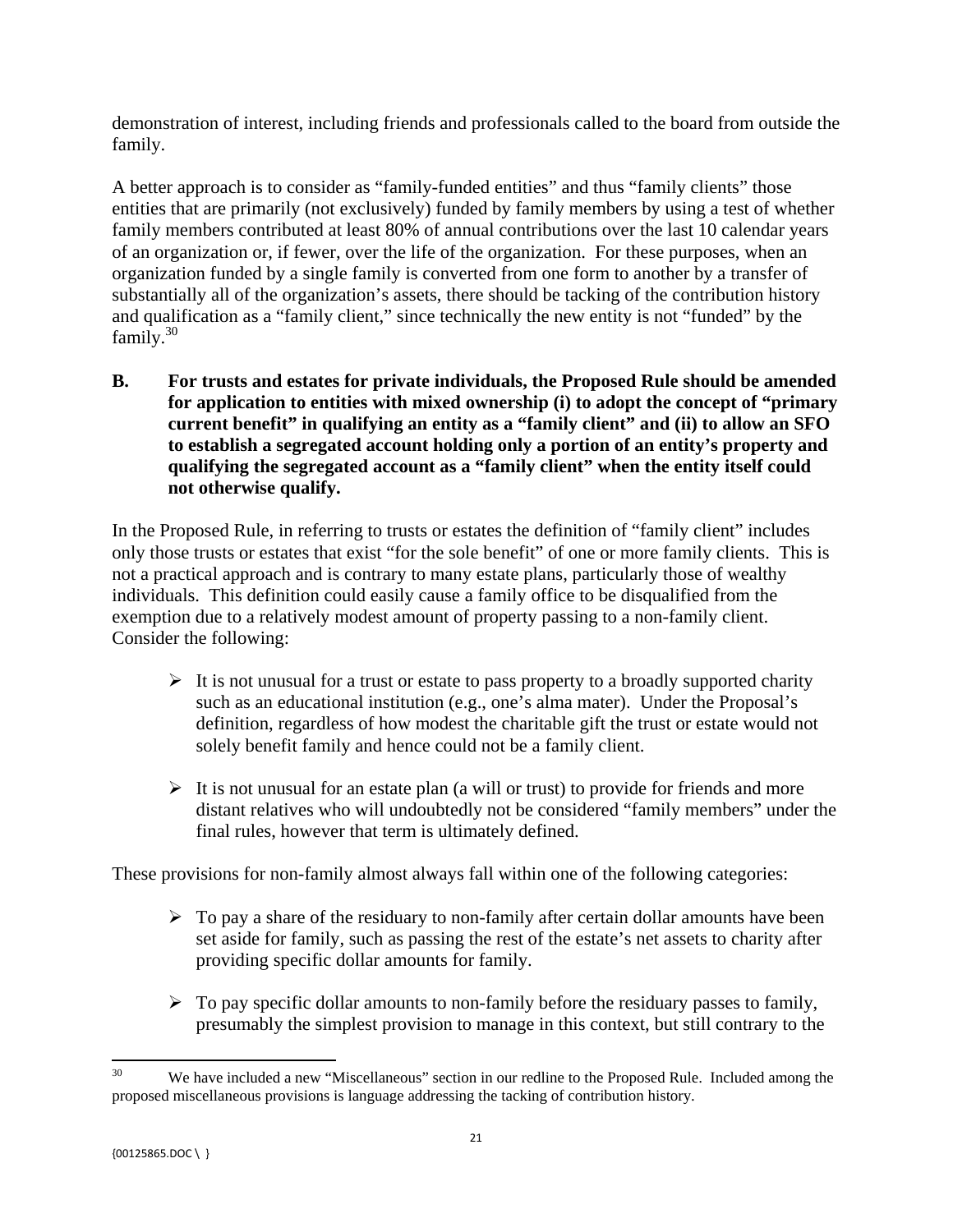estate administration practice of not distributing assets to any beneficiary before it is possible to determine that the estate has sufficient assets to first pay taxes, claims, debts and expenses as required by law.

- $\triangleright$  To pay to non-family an amount that is a percentage of the total federal estate values (e.g., 40% of the adjusted gross estate) in which case it would ordinarily take several months to determine the amount, and that amount would still be subject to adjustment in many cases due to an IRS audit of the asset values reported on the estate tax return (typically filed 9-15 months after death and often not resolved for an additional 18 months or so).
- $\triangleright$  Certain split interest trusts by which a non-family charity receives current annual or other periodic payments for a term of years or the duration of specified lifetime(s) with the remainder passing to family, or the reverse where the charity receives the remainder after the annuity period.
- $\triangleright$  To provide for non-family a contingent remainder that takes a present interest only upon the happening of a remote event (e.g., if all family members die in a common disaster).
- $\triangleright$  To include charity or other non-family members as mandatory or discretionary beneficiaries from the inception of the trust or upon the trustee's determination that the family beneficiaries are well provided for, or have for a specified reason forfeited their right to, or priority in, distributions.

We believe that the definition that depends on the concept of "sole benefit" for the family should be revised as follows:

 $\triangleright$  The term "sole benefit" should be replaced in Proposed Rule Sec. 275.202(a)(11)(G)- $1(d)(2)(iv)$  by the concept of "primary current benefit," so that subsection  $(d)(2)(iv)$  is revised to read:

"(d)(2) *Family client* means:…

(iv) Any trust or estate existing for the primary current benefit of one or more family clients; for these purposes: a revocable trust shall be treated as held for the primary current benefit of the person entitled to revoke the trust and thus own the trust property; unexercised powers of appointment shall be assumed to remain unexercised; any contingency will be assumed not to occur if it is unlikely to occur based on the then prevailing facts and circumstances (including actuarial probabilities); and for a charitable split-interest remainder trust, the remainder ultimately passing to charity shall be ignored."

 $\triangleright$  In many instances, while it would not be practical to distribute such assets early to non-family, it would be possible to segregate assets within a trust, estate, or other entity so that assets being held for later distribution to non-family are not managed by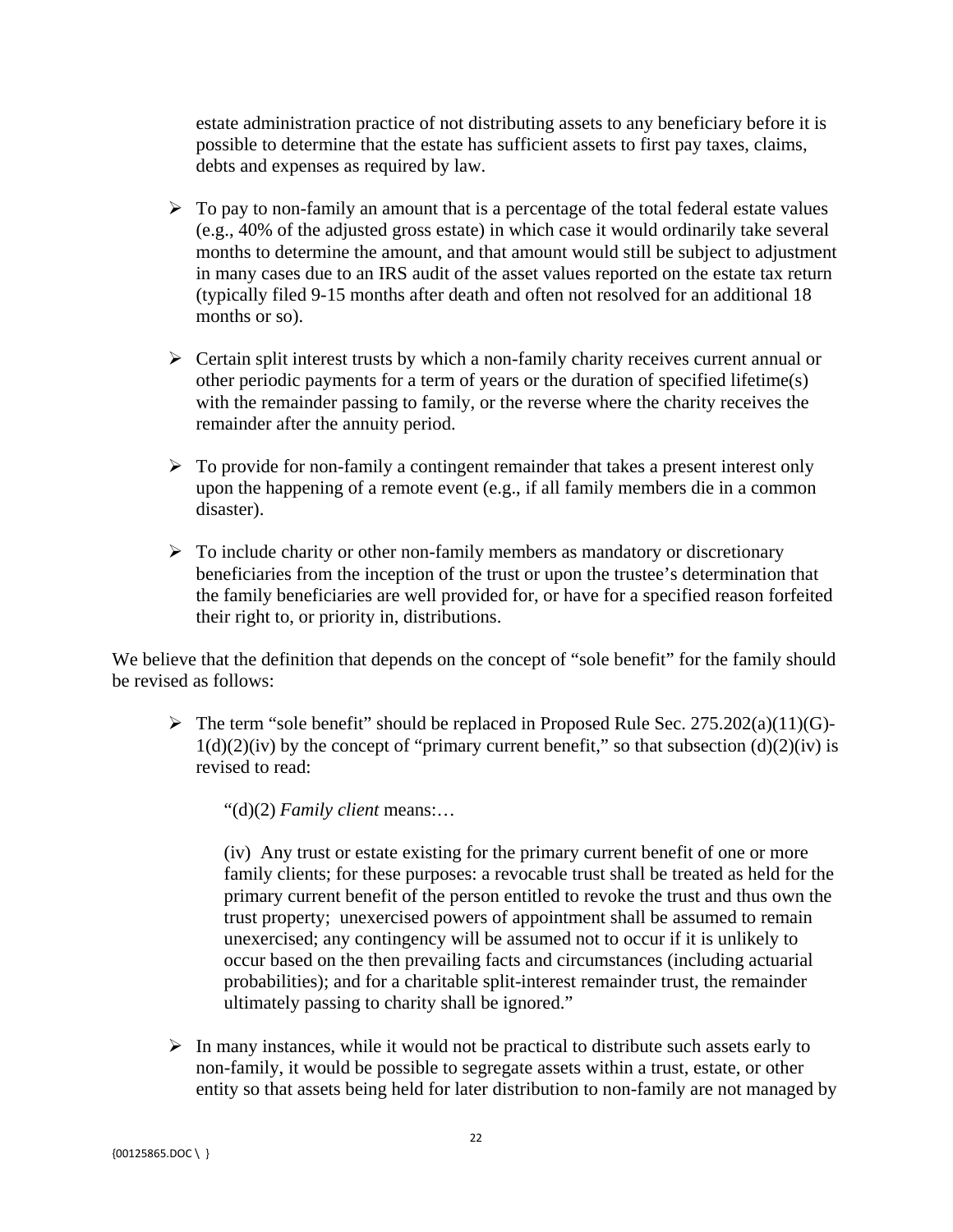the family office. This concept could be incorporated into the Proposal by adding the phrase "or segregated family account" to the proposed definition of  $(d)(2)(iv)$ described immediately above, so that the first sentence of  $(d)(2)(iv)$  reads "Any trust" or estate, or segregated family account, existing for the primary current benefit of one or more family clients…"

 $\triangleright$  The adjustments described below should be made in the Proposal insofar as the Proposal addresses involuntary transfers.

## **C. For purposes of determining whether a charitable split-interest trust is a "family client," a charitable lead trust should be considered a family-funded entity (provided the family controls the selection of the charitable recipient) and a charitable remainder trust should be considered a trust for the benefit of family.**

In Recommendation Secs. 3.A and B, above, we proposed that the concept of a "family-funded entity" be employed in determining family ownership and the scope of a "family client." In that context, consider a private foundation created by a matriarch who provides all of the foundation's funding, and where the board of directors is occupied by a number of the matriarch's children. Since this entity's funds originated with the family (and thus the family is the economic stakeholder) and the family controls its decisions, this entity clearly qualifies as a "family-funded entity" as we describe it and thus would be a "family client."

What if, however, instead of a private foundation the matriarch decided to create a charitable lead trust with her children as trustees? A charitable lead trust is a type of split interest trust in which the "front" or "lead" interest is paid to one or more charities, usually selected from time to time by the trust's grantor or the family-member trustees, and after a certain period of time, the "back" or "remainder" interest is paid to the grantor's family. In most cases during the lead term, the family controls which charities receive payments from the trust and thus during that time the lead trust is the functional equivalent of a family's private foundation. Under our recommendation, the charitable lead trust would be a "family-funded entity," and thus a "family client" during the lead term because under our concept of "primary current benefit," (1) the remainder interests would be ignored and only the lead interest would be looked at in determining whether there are owners; and, (2) because the family can change the charitable recipients at will, there would be no owners during that term. We have included a provision confirming this construction by providing in our redline of the Proposed Rule that "a charitable split-interest lead trust shall be considered a family-funded entity during the period that assets may be distributed to charity if the trust would otherwise qualify as such an entity and if one or more family members controls the selection of the charitable recipient."

A similar result would obtain for a charitable remainder trust because, by applying the concept of "primary current beneficiary" described above, the family's retained interest during the noncharitable term would qualify the trust as a "trust held for the family."

## **D. The four-month grace period for involuntary transfers should be changed to 24 months, subject to further extension in certain limited cases.**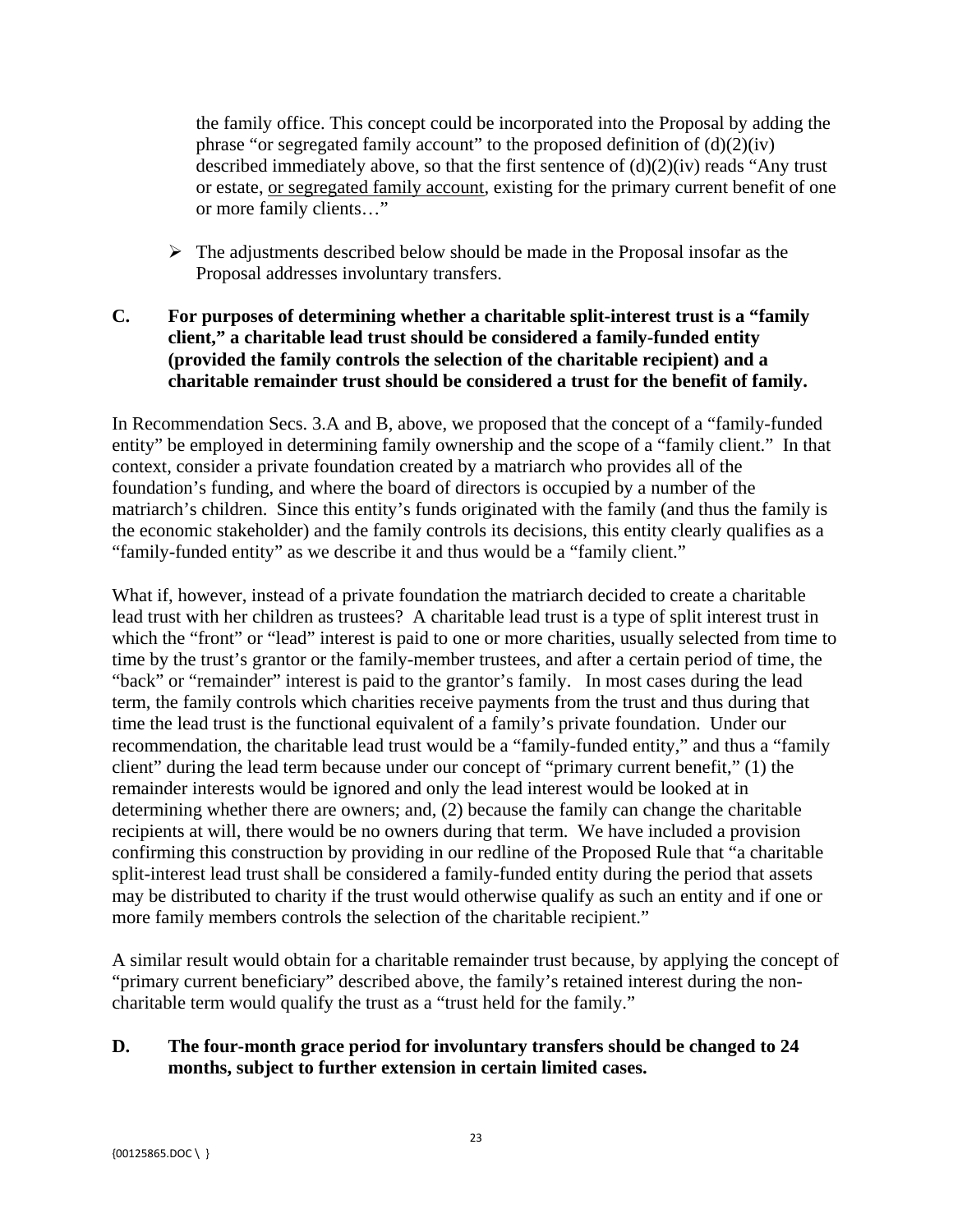Four months for a transition period upon an involuntary event is too short. This is particularly true for transfers by reason of death, which by its nature is an unscheduled event that makes a new fiduciary responsible for a host of matters, such as determining the extent of any claims, debts and taxes and the fair market values of property, sometimes without the benefit of prior preparation or knowledge. We recommend instead a period of 24 months and an extension if the family cannot transfer the funds during that period as a result of restrictions in place due to third parties that are beyond the family's legal control.

- $\triangleright$  Twenty-four months is a more practical period than four months and has been used in the Internal Revenue Code as a post-mortem grace period.<sup>31</sup> The longer period would still accomplish the goal of requiring that those who no longer qualify as family members move to other investment advisers so that the single family office does not morph into a multi-client family office.
- $\triangleright$  In some instances it may not be possible to distribute out or otherwise segregate family and non-family funds, such as by re-registering accounts that are restricted by agreements with third-parties. It would be desirable in such cases to allow the family office to continue to qualify so long as it could demonstrate that a transfer is blocked by circumstances beyond its control.

## **6. A former family member who is still treated as a member of the family by the family office should continue to be considered a "family member" rather than "former family."**

On a policy level, we believe it is preferable to permit a former family member who is still considered "family," by family members who are clients of the family office, to continue to be considered "family" rather than "former family." This question is most acute if the issue arises by reason of death or divorce and the children of the relevant marriage (and related trusts) remain clients of the office. The question also arises in the case of stepchildren who have been accepted and raised as members of the "family" and continue to be treated that way even after their biological parent divorces or separates from the "family member" who is the office's client.

We believe that the best way to address this would be to permit an individual who would otherwise be considered a "former family member" to continue to be considered a "family member," as to such individual and the children and other descendants of such individual, if the family office elects to continue working with such individual as a client of the office. A family office would not continue to work with an individual unless the family itself considered the individual to be a "family member."

This would permit a spouse (or spousal equivalent) who has divorced or otherwise separated from the family member with whom the relationship existed (or the widow or widower of a deceased family member) to continue to be treated as a family member. If you desire to limit the

 31 corporation shareholder for a two year period beginning from the date of death of the shareholder whose death Code Section  $1361(c)(2)(A)(ii)$  and (iii) (permitting an otherwise unqualified trust to continue as an Striggered the transfer to the trust).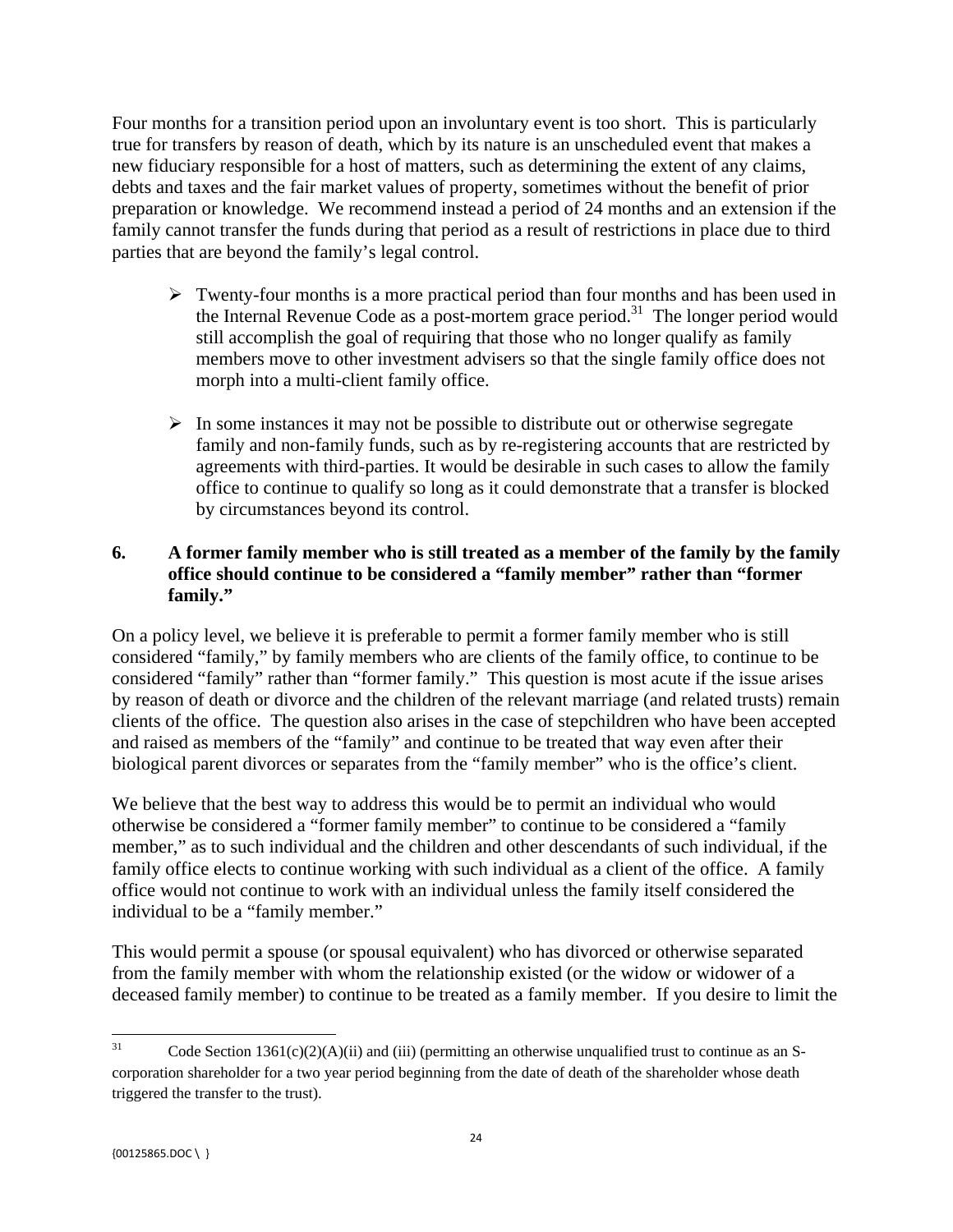potential expansion of the class of potential family clients in these circumstances, the continued characterization of the spouse as a family member could be limited solely to the spouse (as distinct from any derivative determination of family status by those claiming through the spouse who would otherwise not be considered family members, such as any children from a later marriage).

Example 7: Assume "X" is a family member, and "Y" marries X. Assume further that Y has a child "A" from a former marriage who is 3 years old at the time of her marriage to X. X and Y have 2 children together ("B" and "C") but then divorce after 18 years of marriage. Following the divorce, Y remarries and has a child "D." During the marriage, the three children, A, B and C, were raised together and consider themselves siblings. B and C naturally view their mother Y and their step-sibling A as "family."

Under the definition of "former family member" in the Proposal, Y and A each will be a former family member following Y's divorce from X. This makes Y no longer a permissible client for new investments despite the fact that Y is the parent of 2 family members. It similarly makes A no longer a permissible client for new investments despite the fact that B and C consider A a member of the family. In many instances, X and other family members may have funded trusts for the combined benefit of A, B and C, as well possibly as trusts exclusively for A's benefit. Under the Proposed Rule, such trusts for the benefit of A, B and C would not be exclusively for the benefit of "family members" and hence the family office would have to cease providing investment advice with regard to new assets contributed to such trusts, despite the fact that they are also for the benefit of family members.

Finally, we believe that, in order to foster harmony within families, it would also be best to permit the family office to determine whether a future descendant (e.g., a post-divorce child of Y) should be considered a family member. We understand, however, that you might want to exclude a post-divorce child of Y, such as D, from being considered a family member.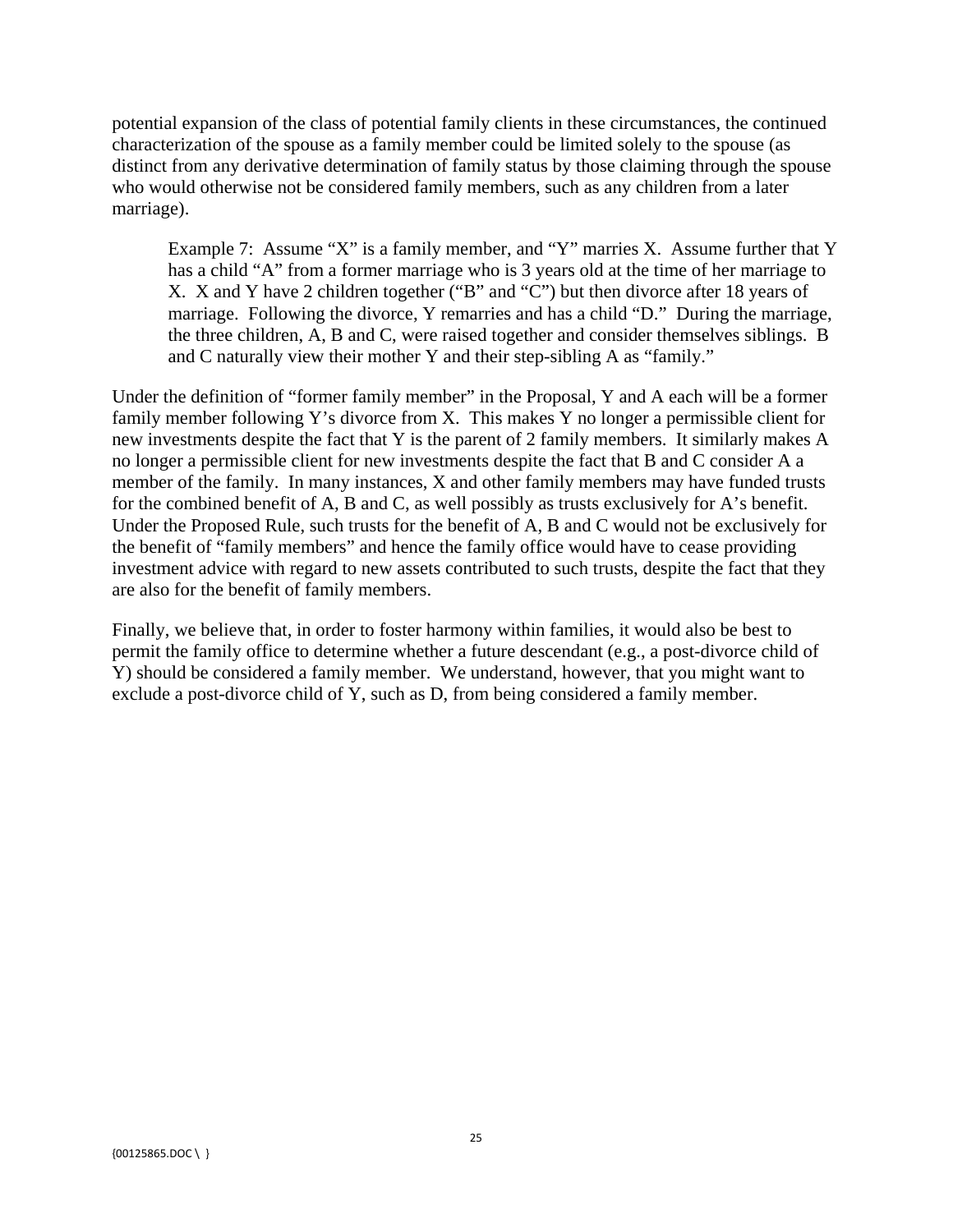## Exhibit 3

#### **Redline of the Proposed Rule Incorporating our Recommendations (Submitted by Kozusko Harris Vetter Wareh LLP)**

# **PART 275 – RULES AND REGULATIONS, INVESTMENT ADVISERS ACT OF**

1. The authority citation for Part 275 continues to read in part as follows: **Authority:** 15

U.S.C. 80b-2(a)(11)(G), 80b-2(a)(17), 80b-3, 80b-4, 80b-4a, 80b

6(4), 80b-6a, and 80b-11, unless otherwise noted.  $***$ 

2. Section  $275.202(a)(11)(G)-1$  is added to read as follows:

#### **§ 275.202(a)(11)(G)-1 Family offices.**

(a) *Exclusion*. A family office, as defined in this section, shall not be considered to be an investment adviser for purpose of the Act.

(b) *Family office.* A family office is a company (including its directors, partners, trustees, and employees acting within the scope of their position or employment) that:

(1) Has no clients other than family clients; provided that if a person that is not a family client becomes a client of the family office as a result of the death of a family member or key employee or other involuntary transfer from a family member or key employee, that person shall be deemed to be a family client for purposes of this section 275.202(a)(11)(G)-1 until the later of: for four  $(i)$  twenty-four  $(24)$  months following the transfer of assets resulting from the involuntary event and (ii) where distribution or segregation of assets which are the subject of such a transfer is not possible within twenty-four (24) months due to circumstances beyond the control of the company, the earliest date that such distribution or segregation can occur;

 $(2)$ —— $(i)$  If it has owners, the interest in its net revenues is at least 80% owned (directly or indirectly) by individuals or entities that could qualify as family clients; or (ii) if it has no owners, is a family-funded entity<del>Is wholly owned and controlled (directly or</del> indirectly) by family members; and

(3) Does not hold itself out to the public as an investment adviser.

For all purposes of this Section  $275.202(a)(11)(G)-1$ , a family office is not required to count as a client any person for whom the family office provides investment advisory services without compensation.

 any person, who was not registered or required to be registered under the Act on January 1, 2010, (c) *Grandfathering*. A family office as defined in paragraph (a) above shall not exclude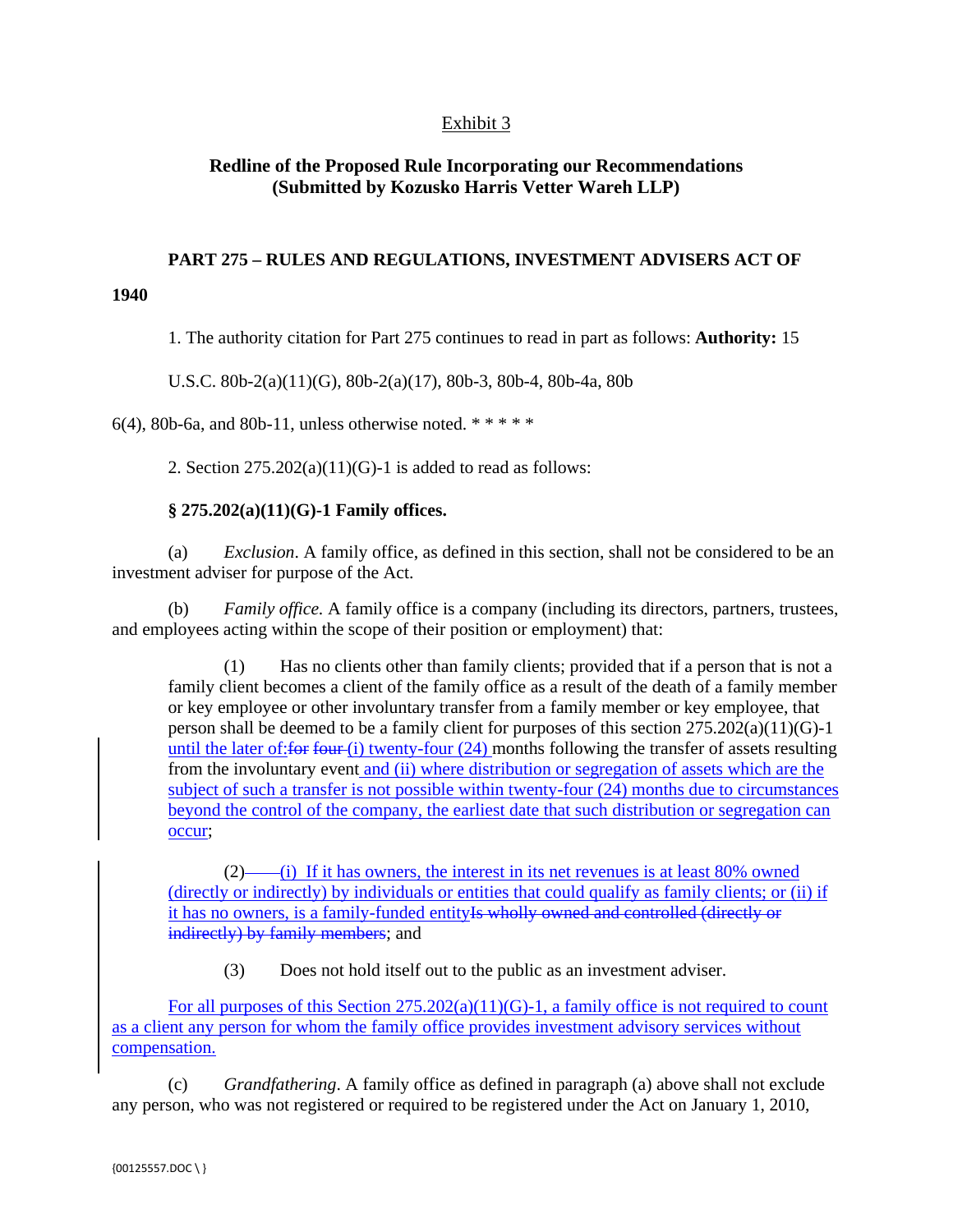solely because such person provides investment advice to, and was engaged before January 1, 2010 in providing investment advice to:

(1) Natural persons who, at the time of their applicable investment, are officers, directors, or employees of the family office who have invested with the family office before January 1, 2010 and are accredited investors, as defined in Regulation D under the Securities Act of 1933;

(2) A company meeting the description contained in  $(b)(2)$  above Any company owned exclusively and controlled by one or more family members; or

 the family office directly or indirectly provides investment advice represents, in the paragraphs (1), (2) and (4) of section 206 of the Act.<br>
(d) *Definitions*. For purposes of this section: (3) Any investment adviser registered under the Act that provides investment advice to the family office and who identifies investment opportunities to the family office, and invests in such transactions on substantially the same terms as the family office invests, but does not invest in other funds advised by the family office, and whose assets as to which aggregate, not more than 5 percent of the value of the total assets as to which the family office provides investment advice; provided that a family office that would not be a family office but for this subsection (c) shall be deemed to be an investment adviser for purposes of

 $(d)$ 

 officer of such company. (2) *Family client* means: (1) *Control* means the power to exercise a controlling influence over the management or policies of a company, unless such power is solely the result of being an

- - (i) Any family member;
	- (ii) Any key employee;

(iii) Any charitable foundation, charitable organization, or charitable trust, in each case established and funded exclusively by one or more family members or former family members Any family-funded entity;

(iv) Any trust or estate, or segregated account, existing for the sole primary current benefit of one or more family clients; for these purposes: a revocable trust shall be treated as held for the primary current benefit of the person entitled to revoke the trust and thus own the trust property; unexercised powers of appointment shall be assumed to remain unexercised; any contingency will be assumed not to occur if it is unlikely to occur based on the then prevailing facts and circumstances (including actuarial probabilities); and for a charitable split-interest remainder trust, the remainder ultimately passing to charity shall be ignored.

(v) Any limited liability company, partnership, corporation, or other entity wholly owned and controlled (directly or indirectly) exclusively by, and operated for the sole benefit of, one or more family clients; provided that if any such entity is a pooled investment vehicle, it is excepted from the definition of "investment company" under the Investment Company Act of 1940;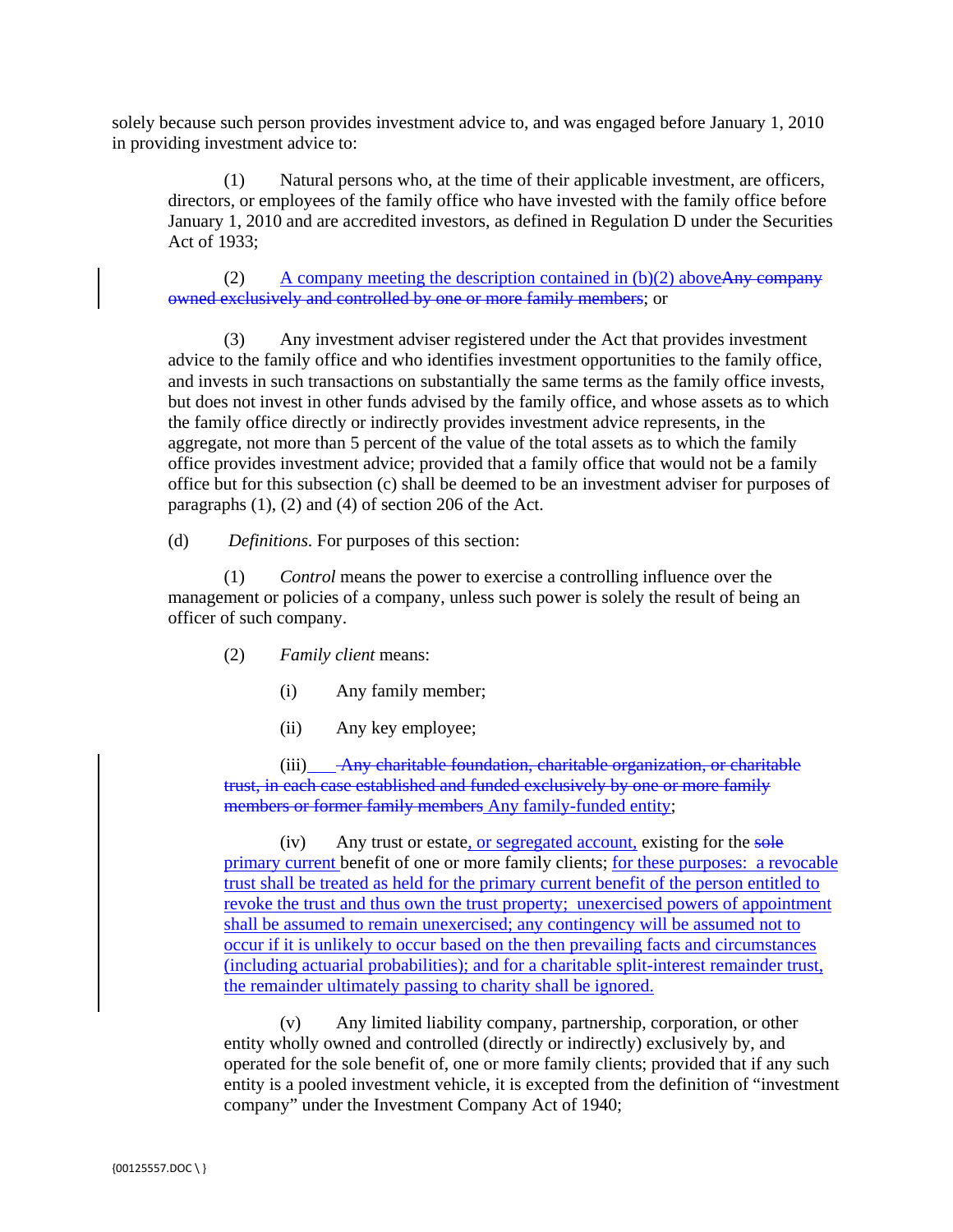(vi) Any former family member, provided that from and after becoming a former family member the individual shall not receive investment advice from the family office (or invest additional assets with a family office-advised trust, foundation or entity) other than with respect to assets advised (directly or indirectly) by the family office immediately prior to the time that the individual became a former family member, except that a former family member shall be permitted to receive investment advice from the family office with respect to additional investments that the former family member was contractually obligated to make, and that relate to a family-office advised investment existing, in each case prior to the time the person became a former family member; or

(vii) Any former key employee, provided that upon the end of such individual's employment by the family office, the former key employee shall not receive investment advice from the family office (or invest additional assets with a family office-advised trust, foundation or entity) other than with respect to assets advised (directly or indirectly) by the family office immediately prior to the end of such individual's employment, except that a former key employee shall be permitted to receive investment advice from the family office with respect to additional investments that the former key employee was contractually obligated to make, and that relate to a family-office advised investment existing, in each case prior to the time the person became a former key employee.

(3) *Family-funded entity* means a company (whether organization, entity or trust) that has no owners (whether direct or indirect), the assets of which are attributable to contributions by family members, and over which family members have the authority to exercise control (whether directly or indirectly); for this purpose: assets shall be considered attributable to contributions by family members if at least 80% of annual contributions over the last 10 calendar years were made by those qualifying as family members at the time of the contributions, but if a company has been in existence for fewer than 10 years, contributions shall be tested over the company's existence; assets contributed by one or more family-funded entities shall be considered as contributed by family members; and a family's ability to remove or replace a fiduciary who controls a company shall be considered control of the company."

*(4) Family member* means:

(i) a common ancestor, any lineal descendant (including by adoption and stepchildren) of such common ancestor, and any spouse (or spousal equivalent) or former spouse of such common ancestor or of any such lineal descendant; and

stepchildren), and such lineal descendants' spouses or spousal equivalents;<br>(ii) the parents of the founders; and (ii) the founders, their lineal descendants (including by adoption and

(iii) the siblings of the founders and such siblings' spouses or spousal equivalents and their lineal descendants (including by adoption and stepchildren) and such lineal descendants' spouses or spousal equivalents an individual who would otherwise not constitute a family member due to divorce or other similar event but